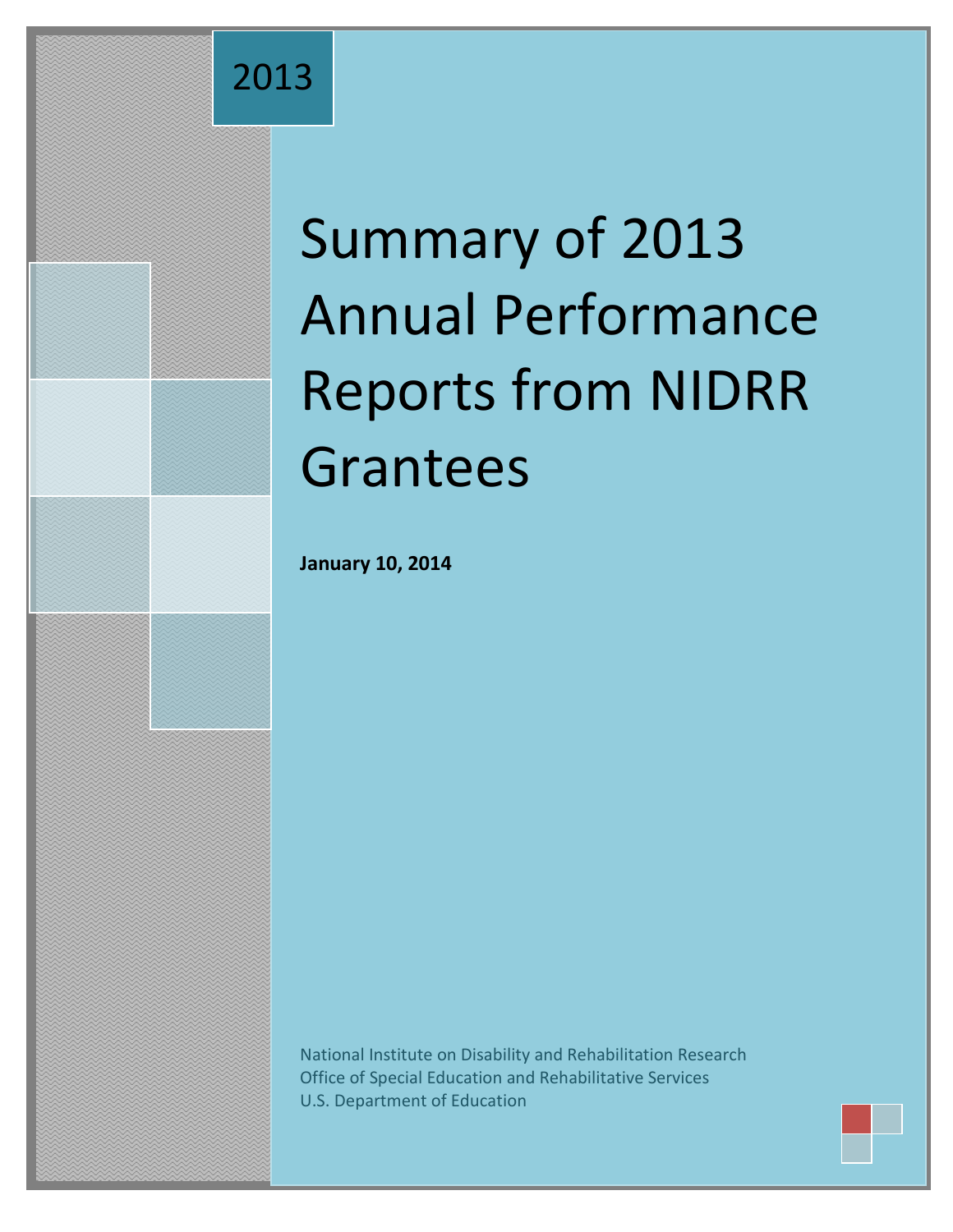This report was produced under U.S. Department of Education Contract No. ED-OSE-10-O-0072 with New Editions Consulting, Inc. Maggie Hatton served as the contracting officer's technical representative. The views expressed herein do not necessarily represent the positions or policies of the Department of Education. No official endorsement by the U.S. Department of Education of any product, commodity, service or enterprise mentioned in this publication is intended or should be inferred.

#### **U.S. Department of Education**

Arne Duncan *Secretary*

#### **Office of Special Education and Rehabilitative Services (OSERS)**

Michael Yudin *Acting Assistant Secretary*

**National Institute on Disability and Rehabilitation Research** Charlie Lakin *Director*

January 2014

This report is in the public domain. Authorization to reproduce it in whole or in part is granted. While permission to reprint this publication is not necessary, the citation should be: U.S. Department of Education, Office of Special Education and Rehabilitative Services, National Institute on Disability and Rehabilitation Research, *Summary of 2012 Annual Performance Reports from NIDRR Grantees*, Washington, D.C. 2013.

This report is available on the Department's website at: http://www2.ed.gov/programs/nidrr/2013aprreportsummaries.pdf

#### **Availability of Alternate Formats**

Request for alternate format documents such as Braille or large print should be submitted to the Alternate Format Center by calling 202-260-0852 or by contacting the 504 coordinator via email at om eeos@ed.gov.

#### **Notice to Limited English Proficient Persons**

If you have difficulty understanding English you may request language assistance services for Department information that is available to the public. These language assistance services are available free of charge. If you need more information about interpretation or translation services, please call 1-800-USA-LEARN (1-800-872- 5327) (TTY: 1-800-437-0833), or email us at: [Ed.Language.Assistance@ed.gov.](mailto:Ed.Language.Assistance@ed.gov) Or write to: U.S. Department of Education, Information Resource Center, LBJ Education Building, 400 Maryland Ave., SW, Washington, DC 20202.

#### **Content contact:**

Timothy Muzzio Phone: 202-245-7458; Email: Timothy.Muzzio@ed.gov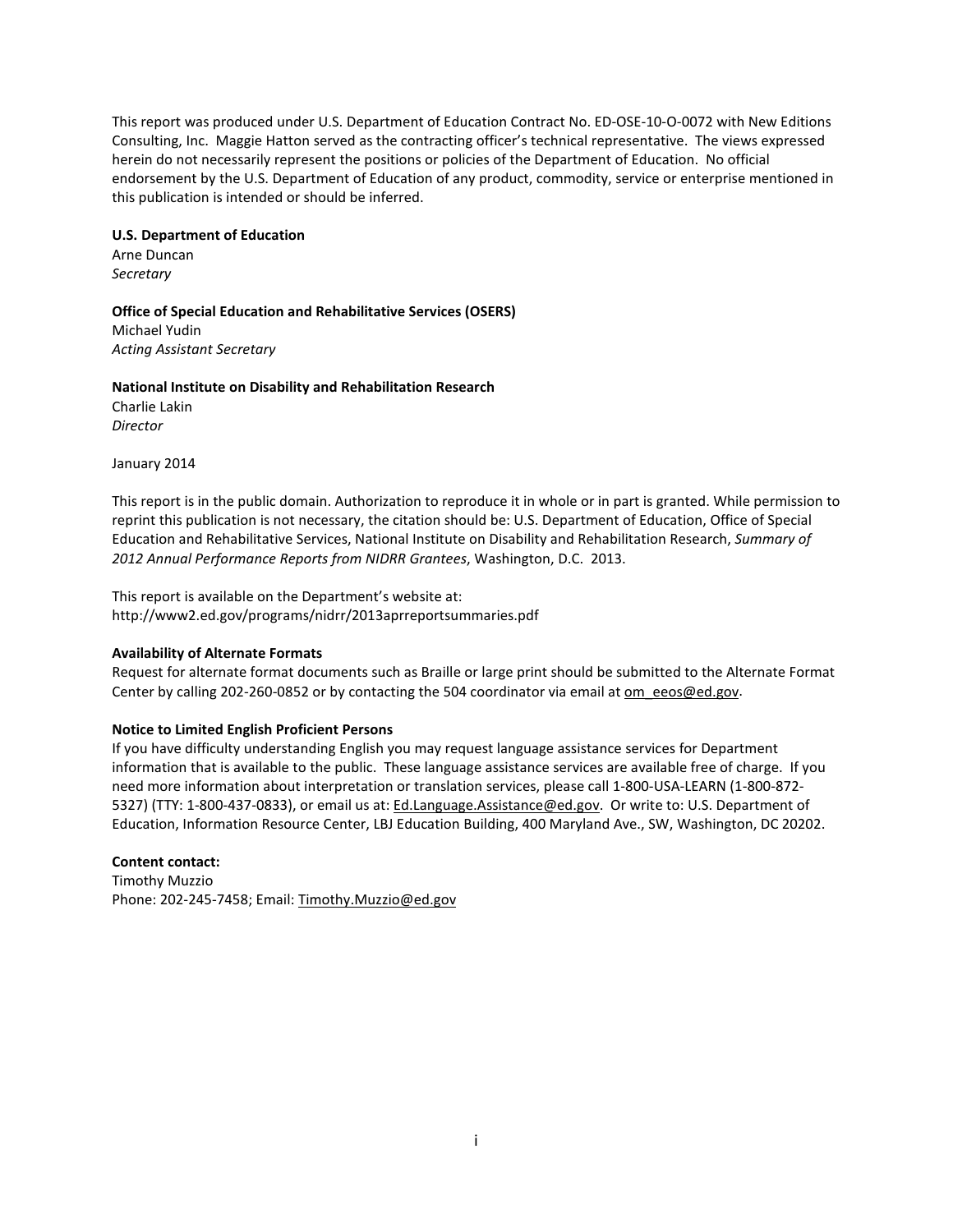## **Contents**

| Exhibit 1.<br>2013 | Percentage of total NIDRR funding received by grantees, by program mechanism:              |  |
|--------------------|--------------------------------------------------------------------------------------------|--|
| Exhibit 2.         | Number of grants, projects and funding, by program mechanism: 2013 4                       |  |
| Exhibit 3.         |                                                                                            |  |
| Exhibit 4.         | Distribution of grant funds, by program mechanism and year: 2009-2013 6                    |  |
| Exhibit 5.         | Average funding received per grant (in thousands of dollars), by program                   |  |
| Exhibit 6.         | Percentage of grants expected to produce select types of changes: 2009-2013  8             |  |
|                    |                                                                                            |  |
| Exhibit 7.         |                                                                                            |  |
|                    |                                                                                            |  |
| Exhibit 8.         | Number of research projects, by program mechanism and domain: 2013  11                     |  |
| Exhibit 9.         |                                                                                            |  |
|                    | Exhibit 10. Number of research projects with Cross-cutting focus, by specified domains and |  |
|                    | Exhibit 11. Number of research projects, by program mechanism and time dimension: 2013  14 |  |
|                    | Exhibit 12. Number of research projects using particular research methods: 2013  15        |  |
| 2013               | Exhibit 13. Number of research projects using particular research methods, by year: 2009–  |  |
|                    |                                                                                            |  |
|                    | Exhibit 14. Number of development projects, by program mechanism and domain: 2013 17       |  |
|                    | Exhibit 15. Number of development projects, by domain and year: 2009-2013 18               |  |
|                    | Exhibit 16. Number of development projects with Cross-cutting focus, by specified domains  |  |
|                    |                                                                                            |  |
|                    | Exhibit 18. Number of development projects, by development stage and year: 2009-2013 21    |  |
|                    |                                                                                            |  |
|                    | Exhibit 19. Number of training projects conducted, by type of activity: 201322             |  |
|                    | Exhibit 20. Number of training projects targeting specific audiences: 2013  23             |  |
|                    | Exhibit 21. Percentage of training projects, by top four audiences and year: 2009-2013 24  |  |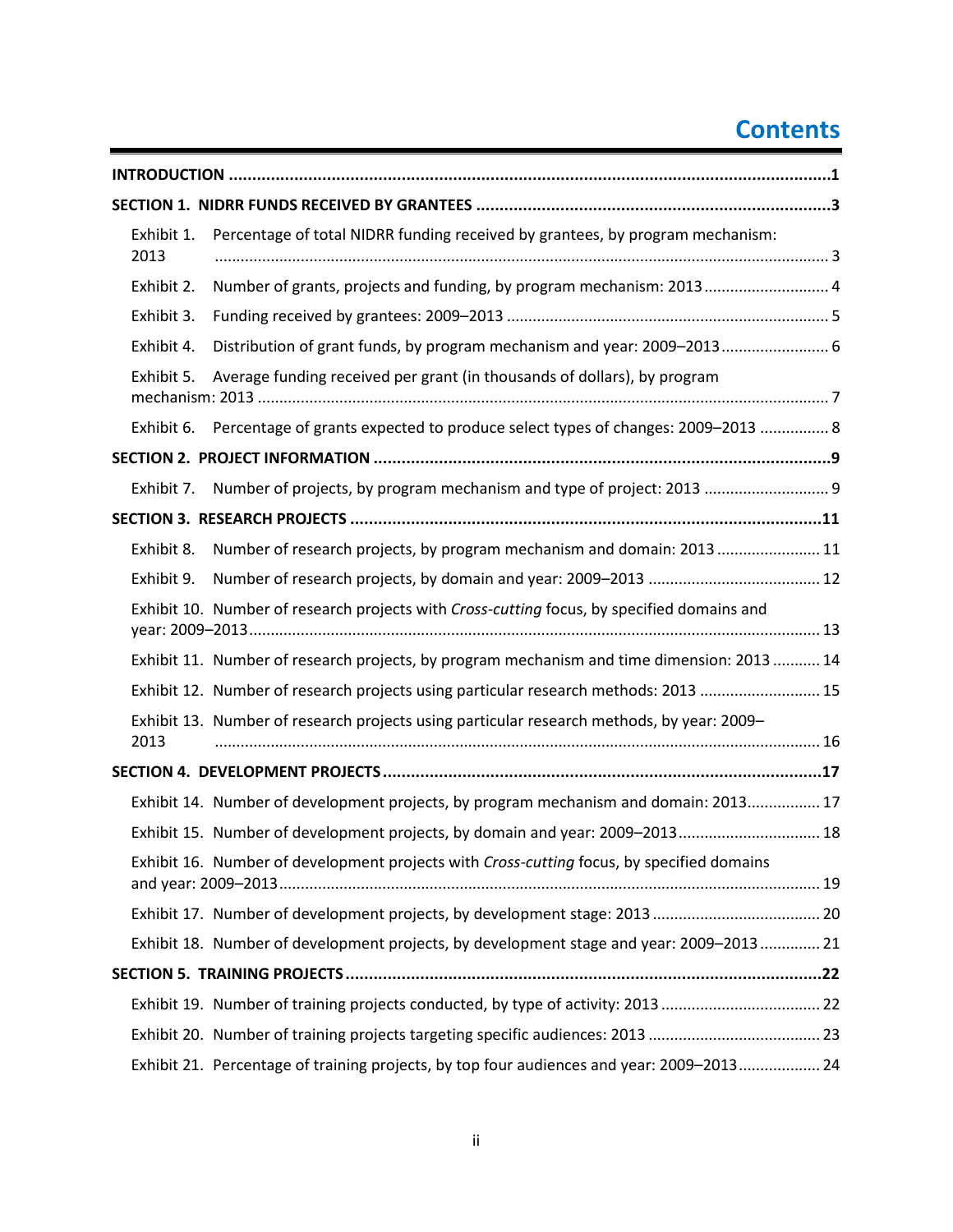| Exhibit 22. Number of model systems patients enrolled or provided follow-up: 2009-2013 25      |  |
|------------------------------------------------------------------------------------------------|--|
|                                                                                                |  |
| Exhibit 23. Number of peer-reviewed publications, by program mechanism and year: 2009-<br>2013 |  |
| Exhibit 24. Number of non-peer-reviewed publications, by program mechanism and year:           |  |
| Exhibit 25. Number of most important tools, measures, and intervention protocols (type 2       |  |
| Exhibit 26. Number of most important technology products and devices (type 3 outputs), by      |  |
| Exhibit 27. Number of most important informational products (type 4 outputs), by type of       |  |
|                                                                                                |  |
| Exhibit 28. Number of fellows supported by NIDRR grants, by program mechanism and year:        |  |
| Exhibit 29. Number of graduate students supported by NIDRR grants, by program mechanism        |  |
| Exhibit 30. Number of peer-reviewed publications authored by fellows, by program               |  |
| Exhibit 31. Number of peer-reviewed publications authored by graduate students, by             |  |
|                                                                                                |  |
|                                                                                                |  |
|                                                                                                |  |
| <b>Domains</b>                                                                                 |  |
|                                                                                                |  |
|                                                                                                |  |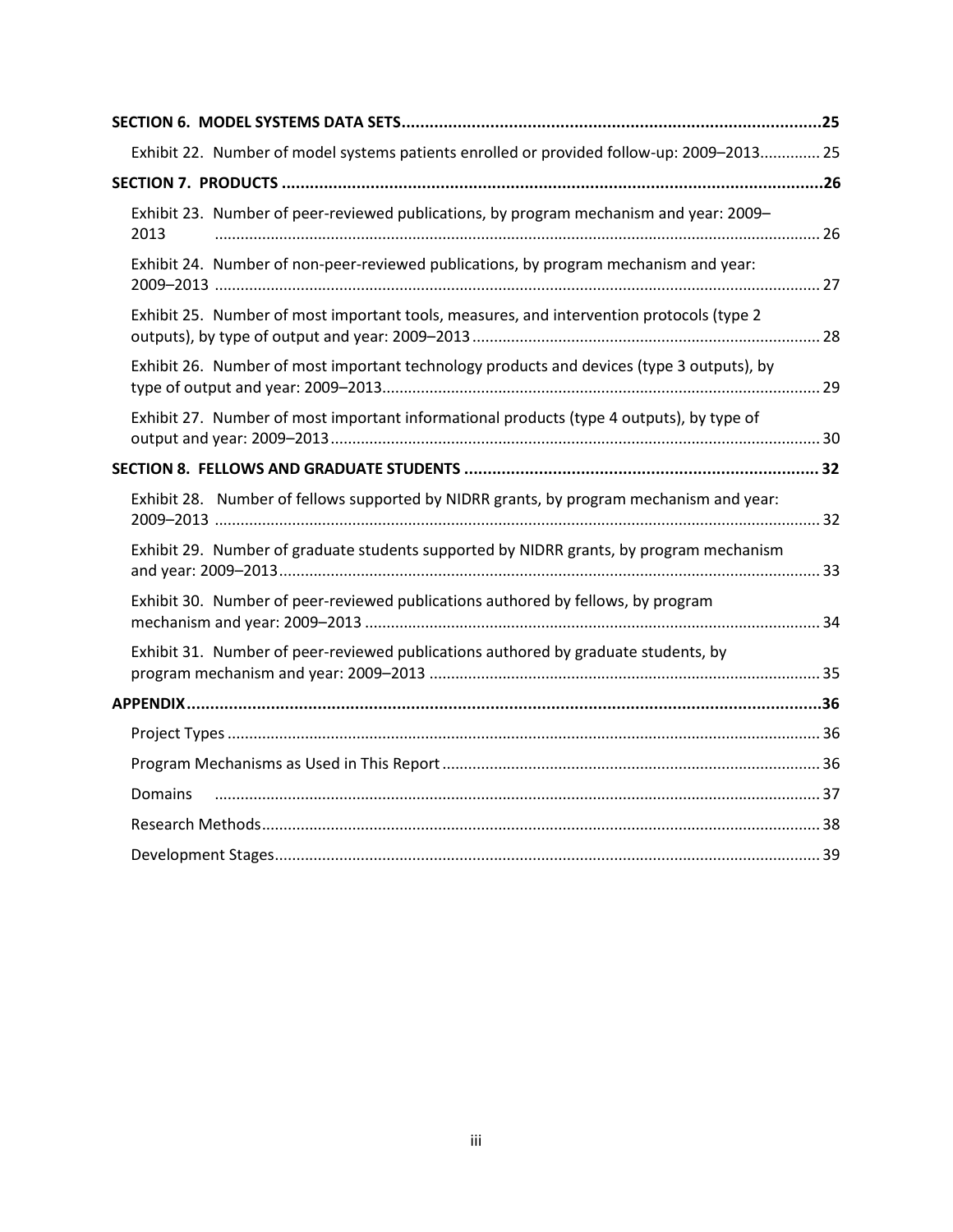## **Introduction**

<span id="page-4-0"></span>The purpose of this report is to present selected key data from the National Institute on Disability and Rehabilitation Research (NIDRR) 2013 grantee Annual Performance Report (APR). Grant funding presented in this report is for the APR reporting period June 1, 2012 through May 31, 2013. The report also compares data for 2009 through 2013 on some variables.

#### **Mission**

NIDRR's mission is to generate new knowledge and promote its effective use to improve the abilities of people with disabilities to perform activities of their choice in the community, and also to expand society's capacity to provide full opportunities and accommodations for its citizens with disabilities.

#### **Statutory Mandate**

NIDRR was established by the 1978 amendments to the Rehabilitation Act of 1973. NIDRR's purpose is to

… provide for research, demonstration projects, training, and related activities to maximize the full inclusion and integration into society, employment, independent living, family support, and economic and social self-sufficiency of individuals with disabilities of all ages …; promote the transfer of rehabilitation technology to individuals with disabilities through research and demonstration projects …; ensure the widespread distribution, in usable formats, of practical scientific and technological information …; identify effective strategies that enhance the opportunities of individuals with disabilities to engage in employment …; and increase opportunities for researchers who are members of traditionally underserved populations, including researchers who are members of minority groups and researchers who are individuals with disabilities (29 USC §760).

#### **Funding Mechanisms**

NIDRR uses eight grant funding mechanisms defined by Catalog of Federal Domestic Assistance (CFDA) numbers:

Advanced Rehabilitation Research Training (ARRT) grants provide funding to institutions of higher education to recruit qualified post-doctoral candidates with clinical, management, basic or engineering research experience and prepare them to conduct independent research on disability and rehabilitation issues [CFDA 84.133P].

Disability and Rehabilitation Research Projects (DRRP) emphasize research and development projects, training, and knowledge translation on rehabilitation topics. DRRP subcategories are: Americans with Disabilities Act National Network (ADA), Traumatic Brain Injury Model Systems Centers, Burn Model Systems Centers, Knowledge Translation (KT) and general DRRPs [CFDA 84.133A].

Field Initiated Projects (FIP) address rehabilitation issues in promising and innovative ways. As the name implies, topics for these projects are chosen by the applicants. Awards are based upon merit and potential impact on the field of rehabilitation [CFDA 84.133G].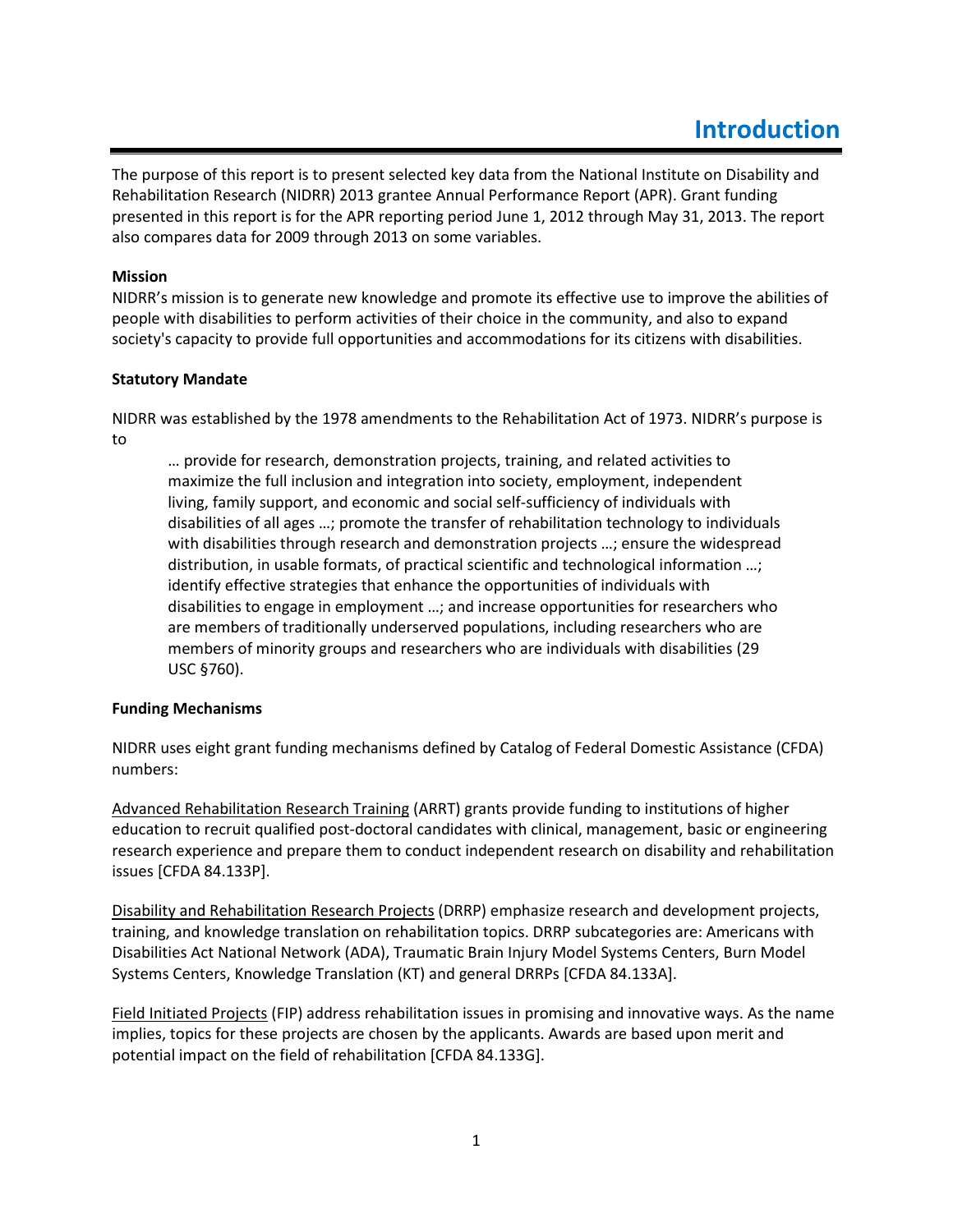Rehabilitation Engineering Research Centers (RERC) conduct programs of advanced engineering and technical research designed to apply technology, scientific achievement, and psychological and social knowledge to solve rehabilitation problems and remove environmental barriers. RERCs are affiliated with institutions of higher education or non-profit organizations [CFDA 84.133E].

Rehabilitation Research and Training Centers (RRTC) conduct coordinated and integrated advanced research to alleviate or stabilize disabling conditions, promote maximum social and economic independence of people with disabilities, or improve rehabilitation methodology or service delivery systems. RRTCs operate in collaboration with institutions of higher education and providers of rehabilitation services and serve as national centers of excellence in rehabilitation research [CFDA 84.133B].

Research Fellowships Program (RFP), also known as the Mary E. Switzer Fellowship, gives individual researchers an opportunity to develop new ideas and gain research experience. Fellows design and work for one year on an independent research project [CFDA 84.133F].

Small Business Innovation Research (SBIR) grants, as administered by NIDRR as a part of the larger mandatory SBIR program, help support the production of new assistive and rehabilitation technology. This two-phase program takes a rehabilitation-related product from development to market readiness [CFDA 84.133S].

Spinal Cord Injury Model Systems Centers (SCIMS) study the course of recovery and outcomes following the delivery of a coordinated system of care for individuals with SCI. Under this program, SCIMS centers provide comprehensive rehabilitation services to individuals with SCI and conduct spinal cord research, including clinical research [CFDA 84.133N].

NIDRR also funds contracts to provide technical support related to NIDRR's internal management and knowledge translation activities.

#### **Annual Performance Reporting System**

In 2000, NIDRR launched its web-based grants performance system called the Annual Performance Reporting system. Grantees use this system to provide data about goals and objectives; staffing; budget; research issues such as sample size and method; progress; outputs; and accomplishments. For a new grantee, the first reporting period begins on the start date of the award and extends until May 31 of the following year. Subsequent reporting periods begin June 1 and end May 31. Grantees report data annually in the APR on July 1. Because grants and their associated projects are in various stages of completion, these data provide a snapshot look at grant status as of May 31 in a given year.

#### **Data Categories Used in This Report**

In this report, data are reported under program mechanism categories that differ from the CFDA categories. The DRRP subcategories of KT, ADA, TBI model system, and burn model system are excluded from the general DRRP category; KT and ADA are presented as separate categories. TBI and burn model systems are combined with SCI model systems under the category MS. Please see the Appendix for a full description of program mechanisms as used in this report. The Appendix also contains definitions of project type, domain, and research method as used in this report.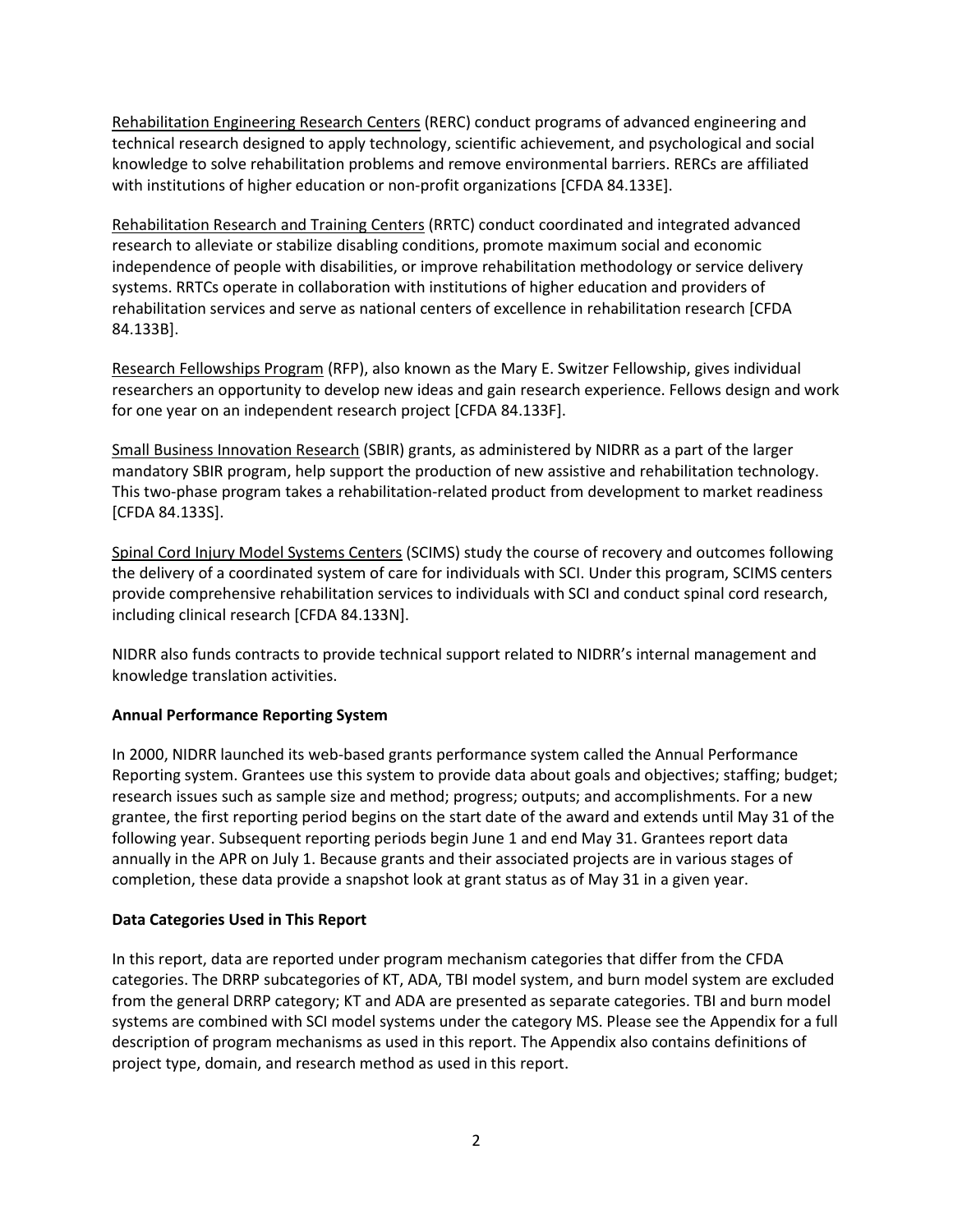## **Section 1. NIDRR Funds Received by Grantees**

<span id="page-6-0"></span>Information on funding comes from the following APR item: *The total amount (exclusive of supplements) of funds that you received from NIDRR for this budget period for this award*. Budget period is not synonymous with reporting period. A budget period is a specific interval of time for which federal funds are being provided from a particular fiscal year to fund approved activities and budget. Budget period is defined as 365 days from the start date of the grant. For multiyear awards, consecutive budget periods proceed immediately from the end of the previous budget period and are 365 days in duration. The amount of funding grantees reported receiving from NIDRR on the 2013 APR refers to the budget year. All other data in this report refer to the 2013 APR reporting period which is from June 1 through May 31.

## *How much NIDRR funding did grantees receive in the budget period covered by the 2013 APR?*



<span id="page-6-1"></span>**Exhibit 1. Percentage of total NIDRR funding received by grantees, by program mechanism: 2013** 

NOTE: SBIR Phase I grants not included. DRRP includes three grants under Section 21. The DRRP subcategories of KT, ADA, TBI model system, and burn model system are excluded from the DRRP category; KT and ADA are presented as separate categories. TBI and burn model systems are combined with SCI model systems under the category MS. These data are not collected from RFP grantees in the APR.

SOURCE: NIDRR Annual Performance Reports database, Oct. 24, 2013.

The table below shows the dollar amount and percentage of total NIDRR funding received by grantees by program mechanism in 2013: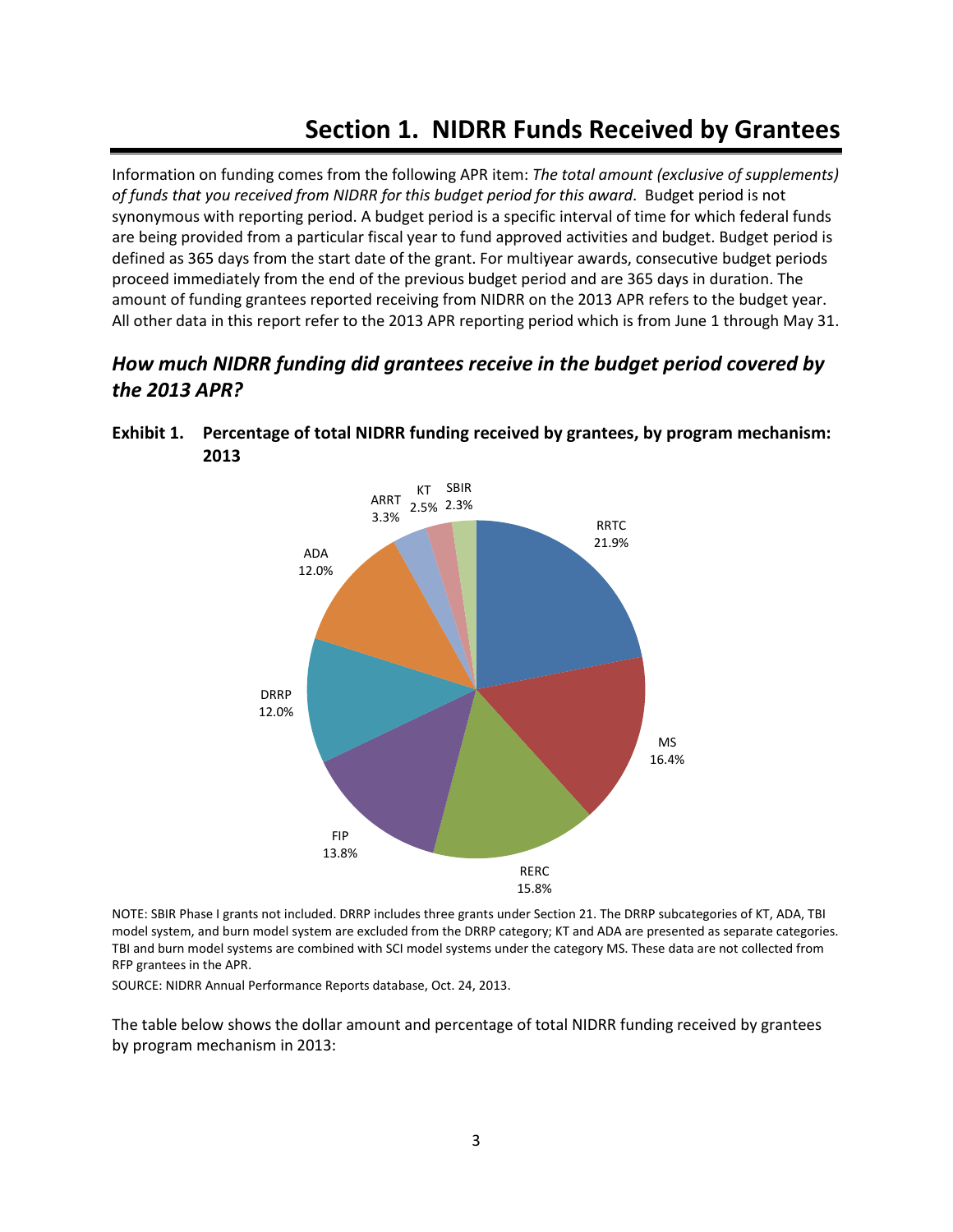| Program     | <b>NIDRR</b> funds | Percent of total |  |
|-------------|--------------------|------------------|--|
| mechanism   | received           | funding received |  |
| <b>RRTC</b> | \$22,842,122       | 21.9             |  |
| <b>MS</b>   | 17,096,099         | 16.4             |  |
| <b>RERC</b> | 16,498,837         | 15.8             |  |
| <b>FIP</b>  | 14,385,274         | 13.8             |  |
| <b>DRRP</b> | 12,551,249         | 12.0             |  |
| <b>ADA</b>  | 12,531,295         | 12.0             |  |
| <b>ARRT</b> | 3,440,787          | 3.3              |  |
| КT          | 2,549,995          | 2.5              |  |
| <b>SBIR</b> | 2,364,309          | 2.3              |  |
| Total       | 104,259,967        | 100              |  |

 Exhibit 1 shows the distribution of \$104 million in grant funding among nine program mechanisms based on budget period reporting in the 2013 APR. RRTCs reported receiving 21.9 percent of the \$104 million in grant funding, followed by MS and RERC with about 16 percent each. The smallest program mechanisms were KT and SBIR with about 2 percent of total funding each.

| Program<br>mechanism | Number of<br>grants | Number of<br>projects | Average number of<br>projects per grant | Number of grants<br>receiving funding<br>this budget period <sup>1</sup> | NIDRR funds received |
|----------------------|---------------------|-----------------------|-----------------------------------------|--------------------------------------------------------------------------|----------------------|
| <b>RRTC</b>          | 28                  | 383                   | 14                                      | 26                                                                       | \$22,842,122         |
| <b>MS</b>            | 50                  | 266                   | 5                                       | 37                                                                       | 17,096,099           |
| <b>RERC</b>          | 20                  | 236                   | 12                                      | 17                                                                       | 16,498,837           |
| <b>FIP</b>           | 92                  | 139                   | 2                                       | 74                                                                       | 14,385,274           |
| <b>DRRP</b>          | 28                  | 208                   | 7                                       | 25                                                                       | 12,551,249           |
| ADA                  | 12                  | 179                   | 15                                      | 12                                                                       | 12,531,295           |
| <b>ARRT</b>          | 22                  | 84                    | 4                                       | 19                                                                       | 3,440,787            |
| КT                   | 3                   | 24                    | 8                                       | 3                                                                        | 2,549,995            |
| <b>SBIR</b>          | 12                  | 22                    | 2                                       | 10                                                                       | 2,364,309            |
| Total                | 267                 | 1541                  | 6                                       | 223                                                                      | 104,259,967          |

#### <span id="page-7-0"></span>**Exhibit 2. Number of grants, projects and funding, by program mechanism: 2013**

1Excludes grants with no-cost extensions.

NOTE: SBIR Phase I grants not included. DRRP includes three grants under Section 21. The DRRP subcategories of KT, ADA, TBI model system, and burn model system are excluded from the DRRP category; KT and ADA are presented as separate categories. TBI and burn model systems are combined with SCI model systems under the category MS. These data are not collected from RFP grantees in the APR.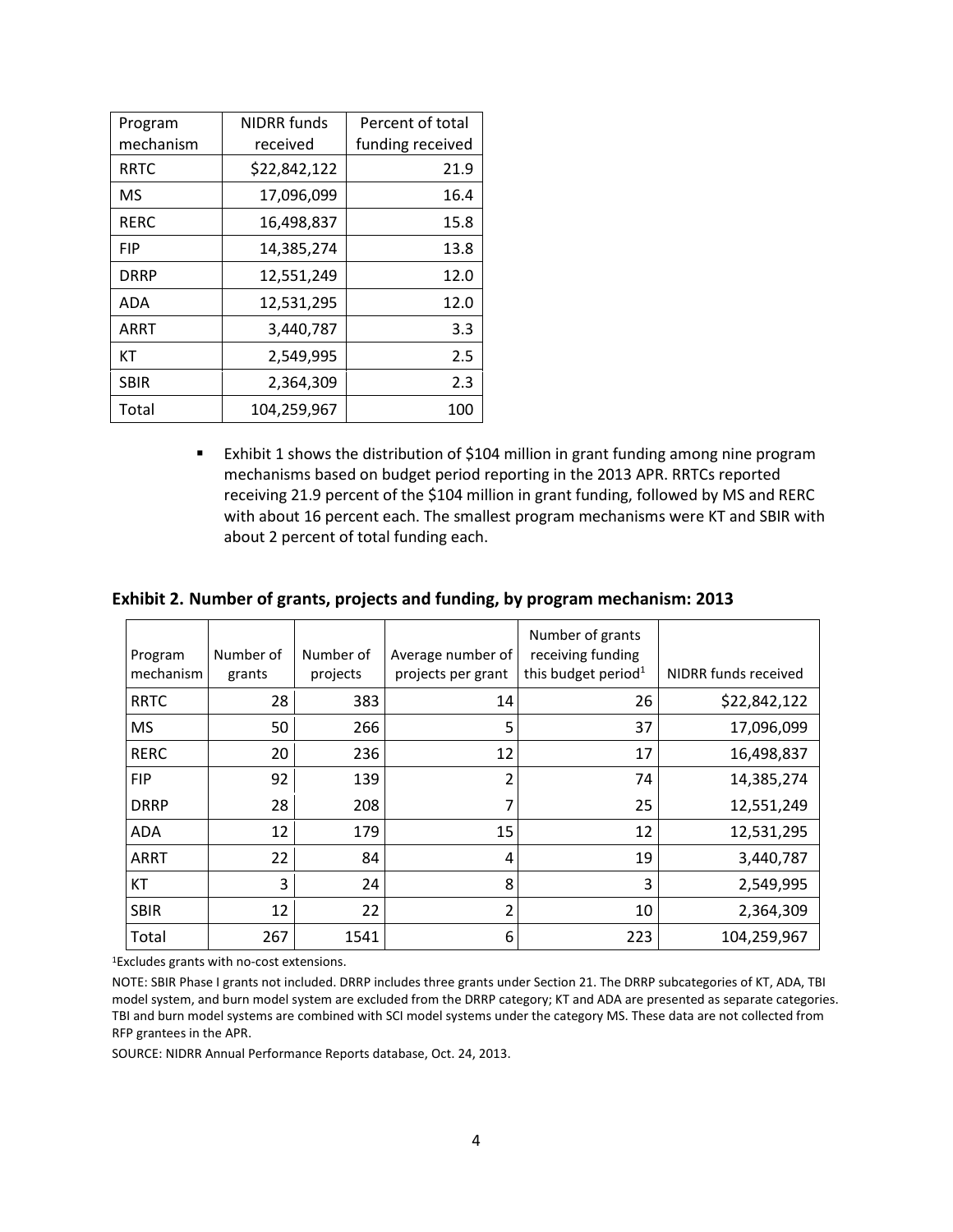- **EXHIDIOUT 2** shows the dollar amount reported by grantees in each program mechanism and the number of grants and associated projects. In 2013, there were 267 grants: 223 which received funds during the associated budget period and 44 with no-cost extensions.
- **There were 1,541 projects associated with the grants. Across all program mechanisms, the** average number of projects per grant was six. The ADA and RRTC mechanisms had the largest number of average projects per grant with 15 and 14, respectively.

## *How did the amount of NIDRR grant funding received by grantees change from 2009 through 2013?*



<span id="page-8-0"></span>**Exhibit 3. Funding received by grantees: 2009–2013** 

- Exhibit 3 shows how the amount of NIDRR grant funding received by grantees changed from 2009 through 2013.
- As reported by grantees in the 2013 APR, grantees received \$104 million in funding from NIDRR in 2013.
- Overall funding received from NIDRR rose by \$7,499,124 from 2009 through 2013, an increase of about 7.7 percent.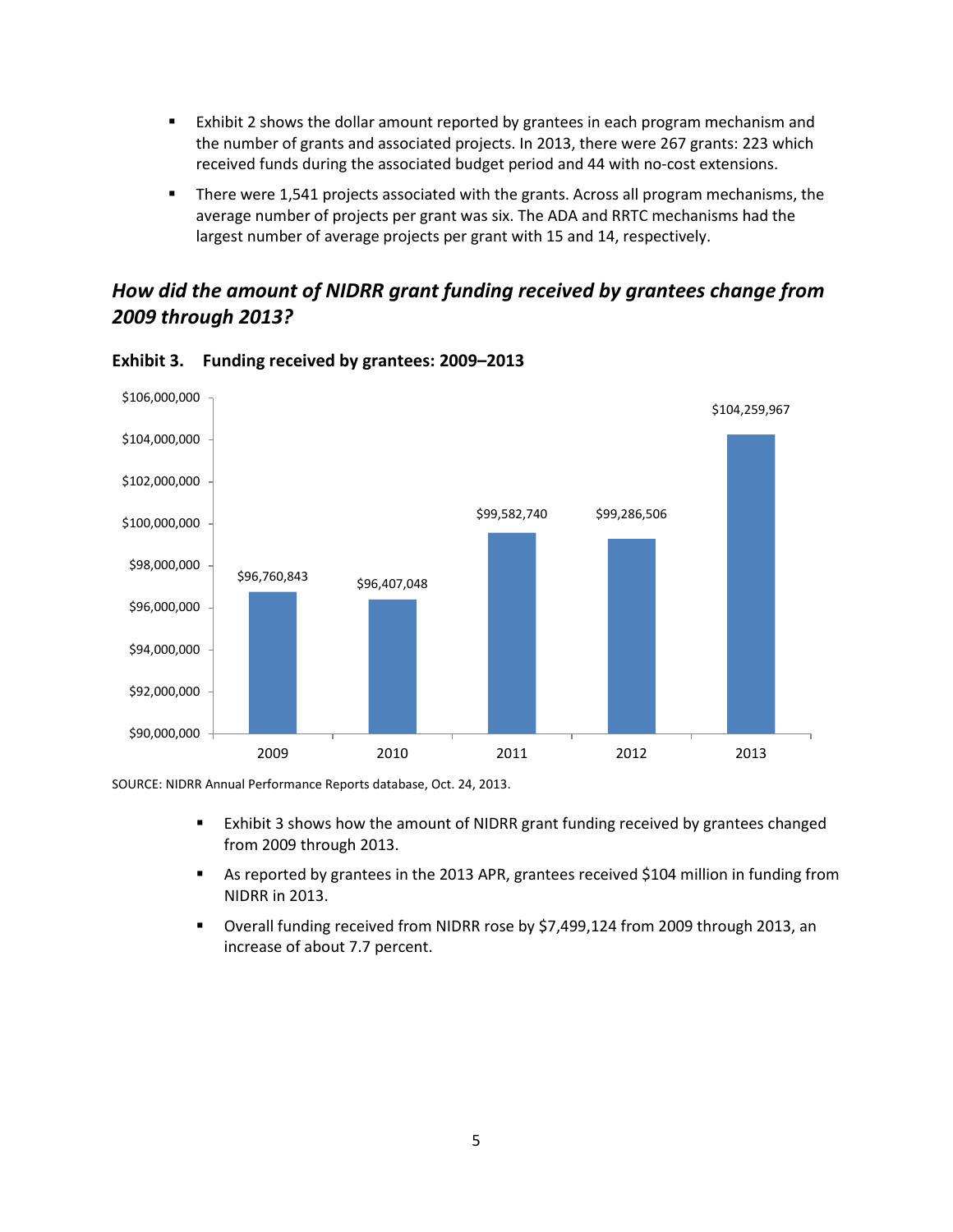## *How did the amount of NIDRR grant funding received by program mechanisms change from 2009 through 2013?*



<span id="page-9-0"></span>**Exhibit 4. Distribution of grant funds, by program mechanism and year: 2009–2013** 

NOTE: SBIR Phase I grants not included. DRRP includes three grants under Section 21. The DRRP subcategories of KT, ADA, TBI model system, and burn model system are excluded from the DRRP category; KT and ADA are presented as separate categories. TBI and burn model systems are combined with SCI model systems under the category MS. These data are not collected from RFP grantees in the APR.

- Exhibit 4 shows how grant funds were distributed among program mechanisms for the 5-year period of 2009 through 2013.
- **IFM** 1013, RRTCs received nearly \$23 million in grant funding, the highest figure among the program mechanisms. This pattern held constant through the five years.
- The RRTC, MS, FIP, DRRP, ADA, SBIR, and ARRT program mechanisms reported increased funding between 2009 and 2013. The RERC and KT program mechanisms had reduced funding when comparing 2009 and 2013. In addition, FIP and ADA were the only mechanisms that exhibited a constant upward trend throughout the five years.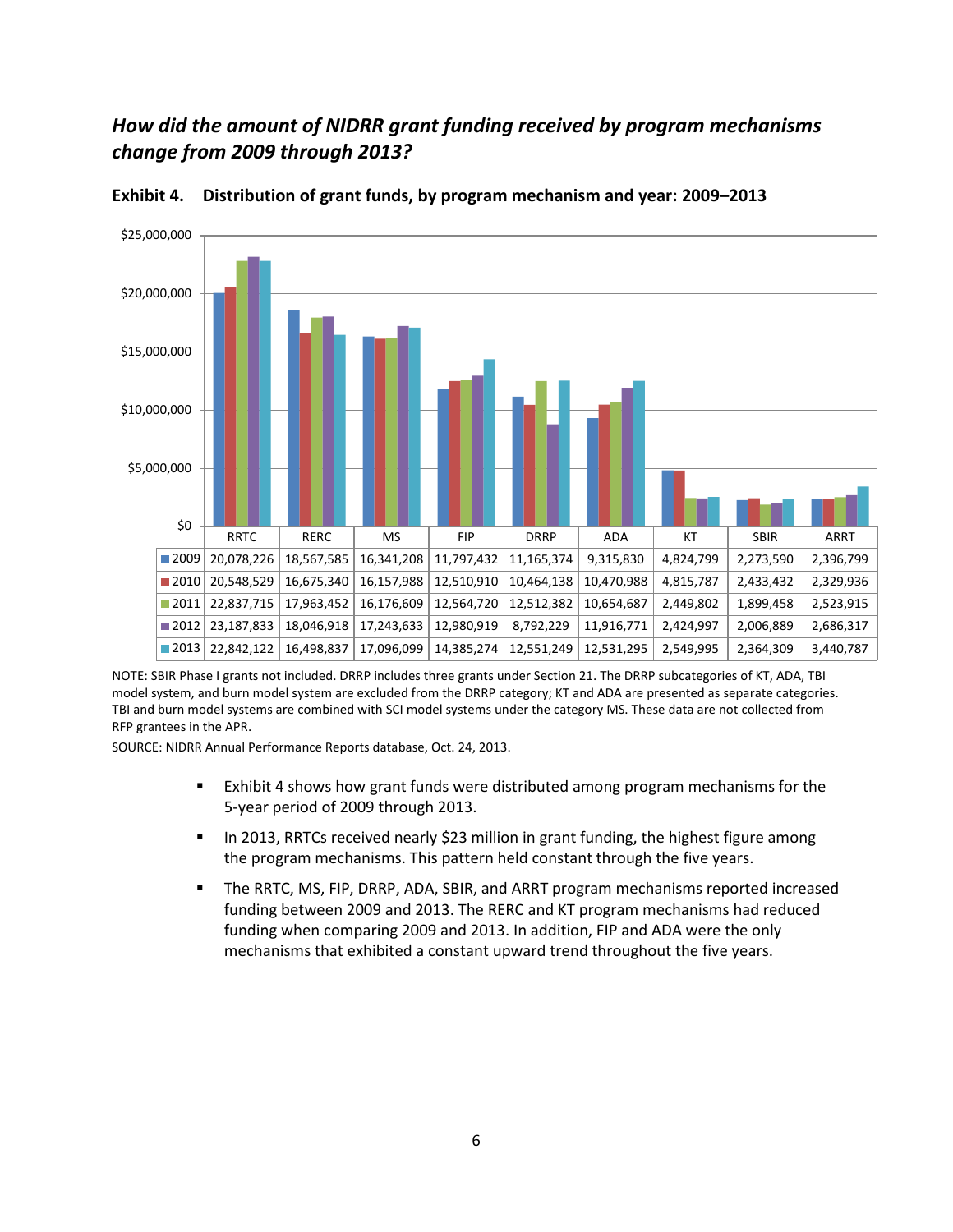## *What was the average funding received per grant for each program mechanism?*



#### <span id="page-10-0"></span>**Exhibit 5. Average funding received per grant (in thousands of dollars), by program mechanism: 2013**

NOTE: SBIR Phase I grants not included. DRRP includes three grants under Section 21. The DRRP subcategories of KT, ADA, TBI model system, and burn model system are excluded from the DRRP category; KT and ADA are presented as separate categories. TBI and burn model systems are combined with SCI model systems under the category MS. These data are not collected from RFP grantees in the APR.

- In 2013, the average NIDRR grant received \$468,000.
- ADA and RERC grants had the highest average funding per grant, at \$1 million and \$971,000 respectively. In addition, the average RRTC, KT, and DRRP grants were higher than the overall average, while the MS, SBIR, FIP, and ARRT grants were below the overall average.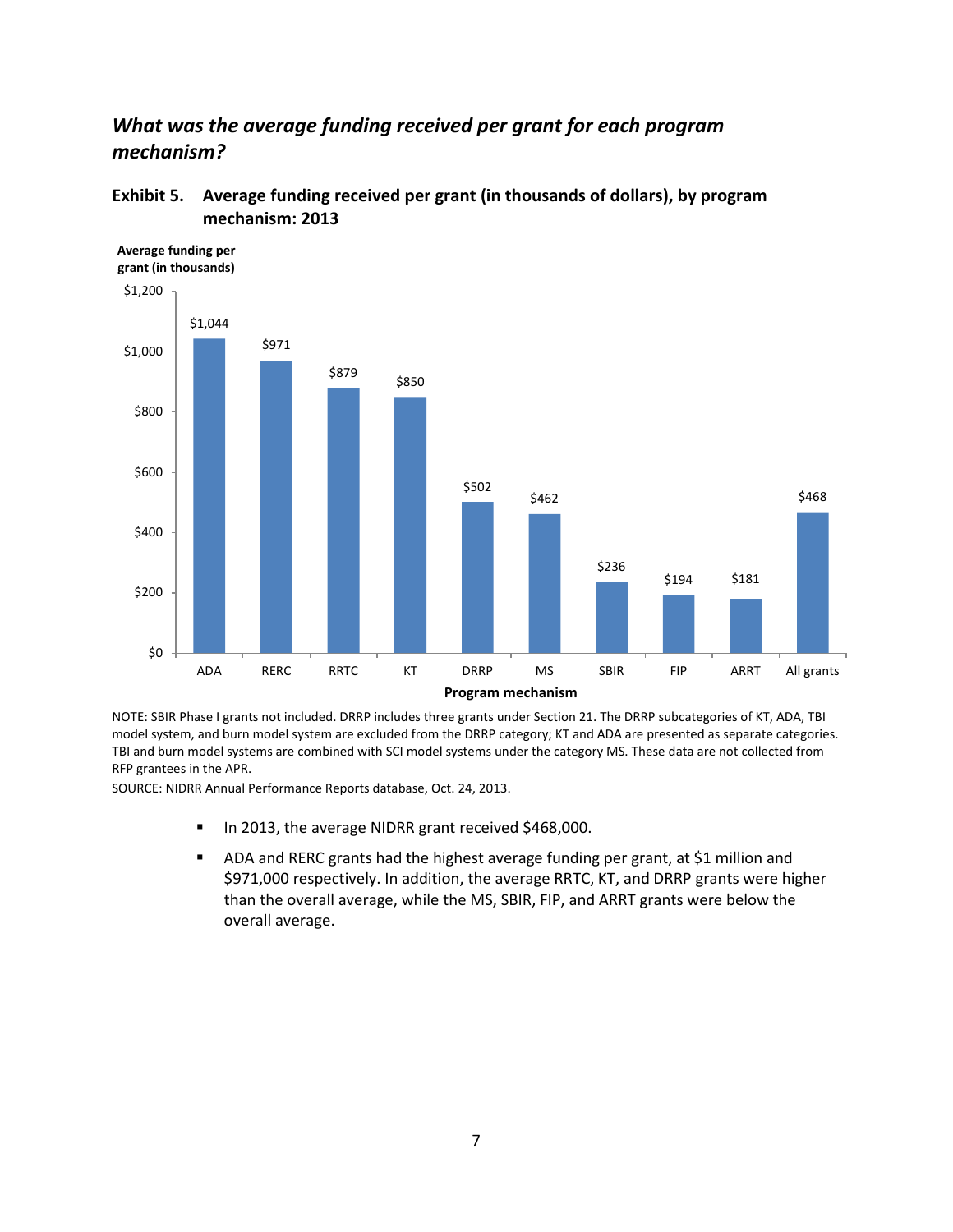## *What types of changes did grantees expect to produce?*



<span id="page-11-0"></span>**Exhibit 6. Percentage of grants expected to produce select types of changes: 2009–2013** 

- Grants funded by NIDRR are expected to produce contributions to the field of disability and rehabilitation. In the APR, grantees were asked to select the type of change or improvement that will occur as a result of the grant. Exhibit 6 compares the three types of change over five years.
- **IFMED 10** In all years, most grants expected to achieve *Advances in knowledge*. This pattern has remained fairly constant from year to year. There was a slight shift toward changes that produce *Increased capacity to conduct or use research*. In 2009, 19 percent of grants expected to contribute to increased capacity compared with 22 percent in 2013. At the same time, there was a very slight decrease in the percentage of grants that expected to produce *Changes in policy, practice, behavior, or systems capacity*.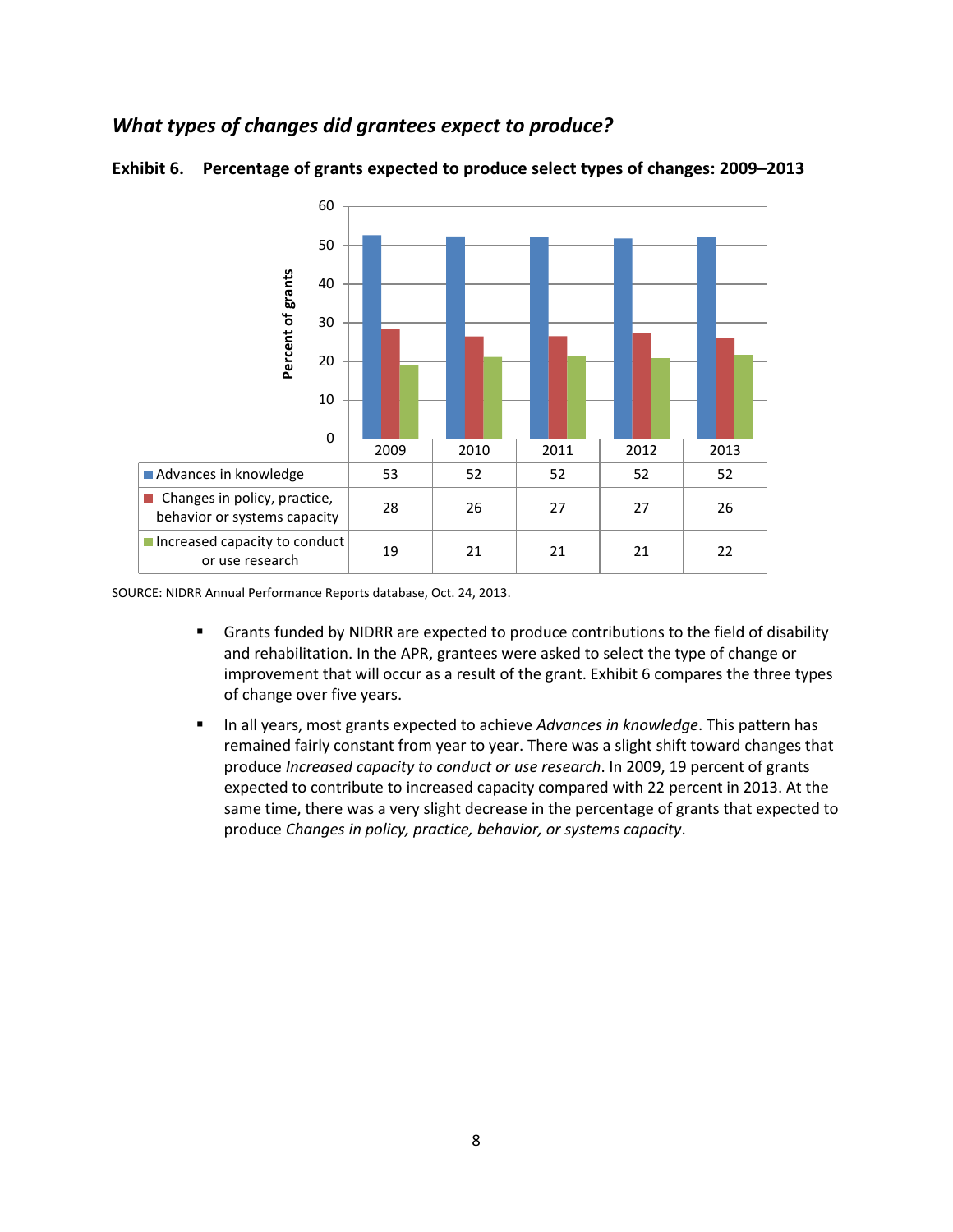## <span id="page-12-0"></span>*What types of projects were conducted in the various program mechanisms in 2013?*



#### <span id="page-12-1"></span>**Exhibit 7. Number of projects, by program mechanism and type of project: 2013**

NOTE: SBIR Phase I grants not included. DRRP includes three grants under Section 21. The DRRP subcategories of KT, ADA, TBI model system, and burn model system are excluded from the DRRP category; KT and ADA are presented as separate categories. TBI and burn model systems are combined with SCI model systems under the category MS. RFP grantees are asked to characterize the fellowship as a research or development project.

- Exhibit 7 shows how many research, development, and training projects were conducted under each program mechanism in 2013. Grantees conducted 1,541 projects during 2013. The most common type of project was research (777), followed by training (549), and development (215).
- MS and RRTC mechanisms conducted the most research projects, with 240 and 198 projects respectively. These two program mechanisms accounted for 56 percent of all research projects.
- RERCs conducted the most development projects with 79, followed by FIPs with 55.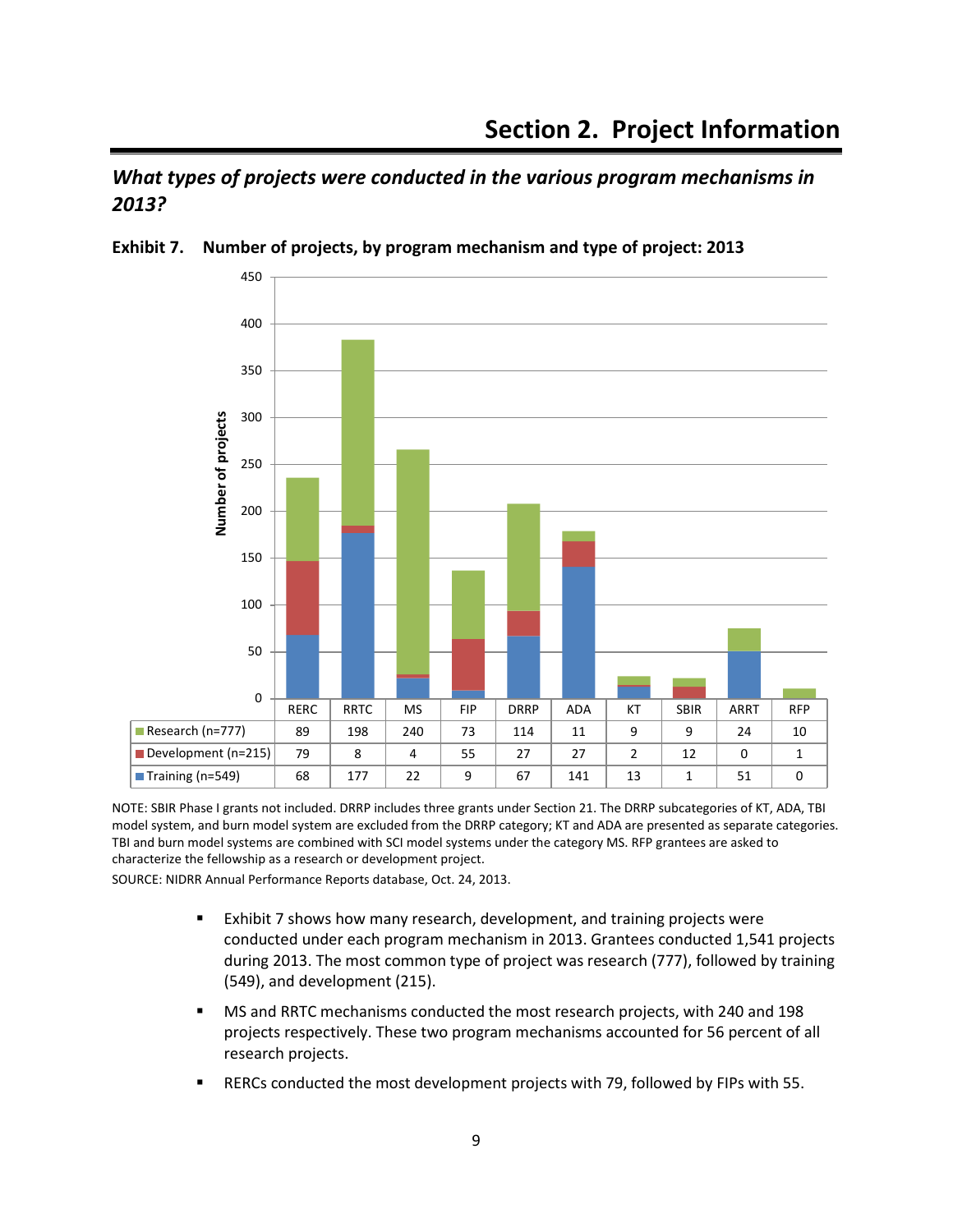- RRTCs and ADAs conducted the most training projects, with 177 and 141 respectively.
- **•** Looking within program mechanisms, RERC projects were almost evenly divided among research, development, and training. RRTC projects were evenly divided between research and training. MS projects focused primarily on research (240 of 266 projects), while ADA center projects were primarily focused on training (141 of 179 projects).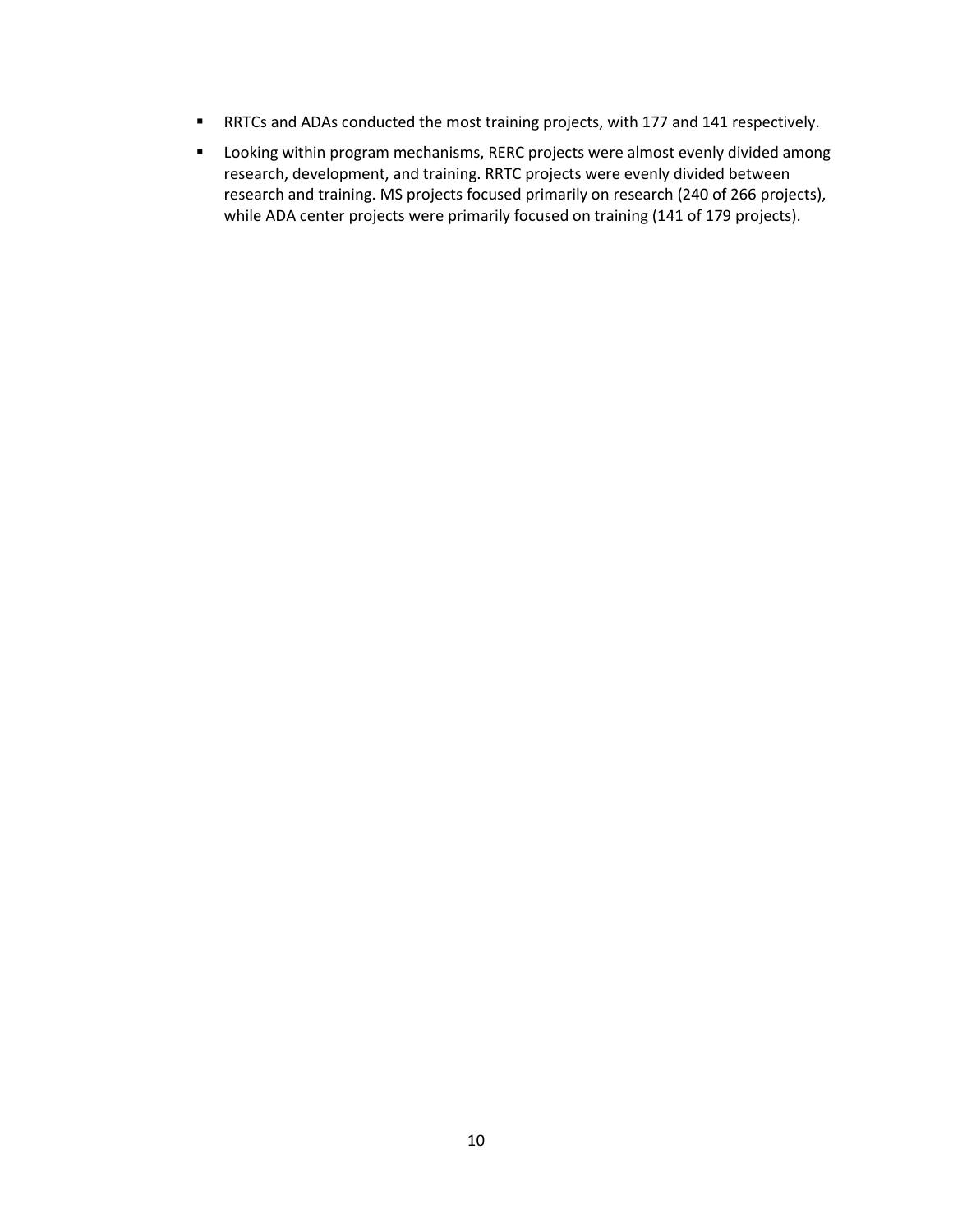<span id="page-14-0"></span>A research project is defined as "an intensive systematic study, based on a clear hypothesis or research question that is directed toward producing new scientific knowledge about the subject or problem being studied." This definition was derived from the regulations governing the DRRP program (34 CFR 350.13).

## *How were research projects distributed among program mechanisms and domains in 2013?*



<span id="page-14-1"></span>**Exhibit 8. Number of research projects, by program mechanism and domain: 2013** 

NOTE: SBIR Phase I grants not included. DRRP includes three grants under Section 21. The DRRP subcategories of KT, ADA, TBI model system, and burn model system are excluded from the DRRP category; KT and ADA are presented as separate categories. TBI and burn model systems are combined with SCI model systems under the category MS. RFP grantees are asked to characterize the fellowship as a research or development project.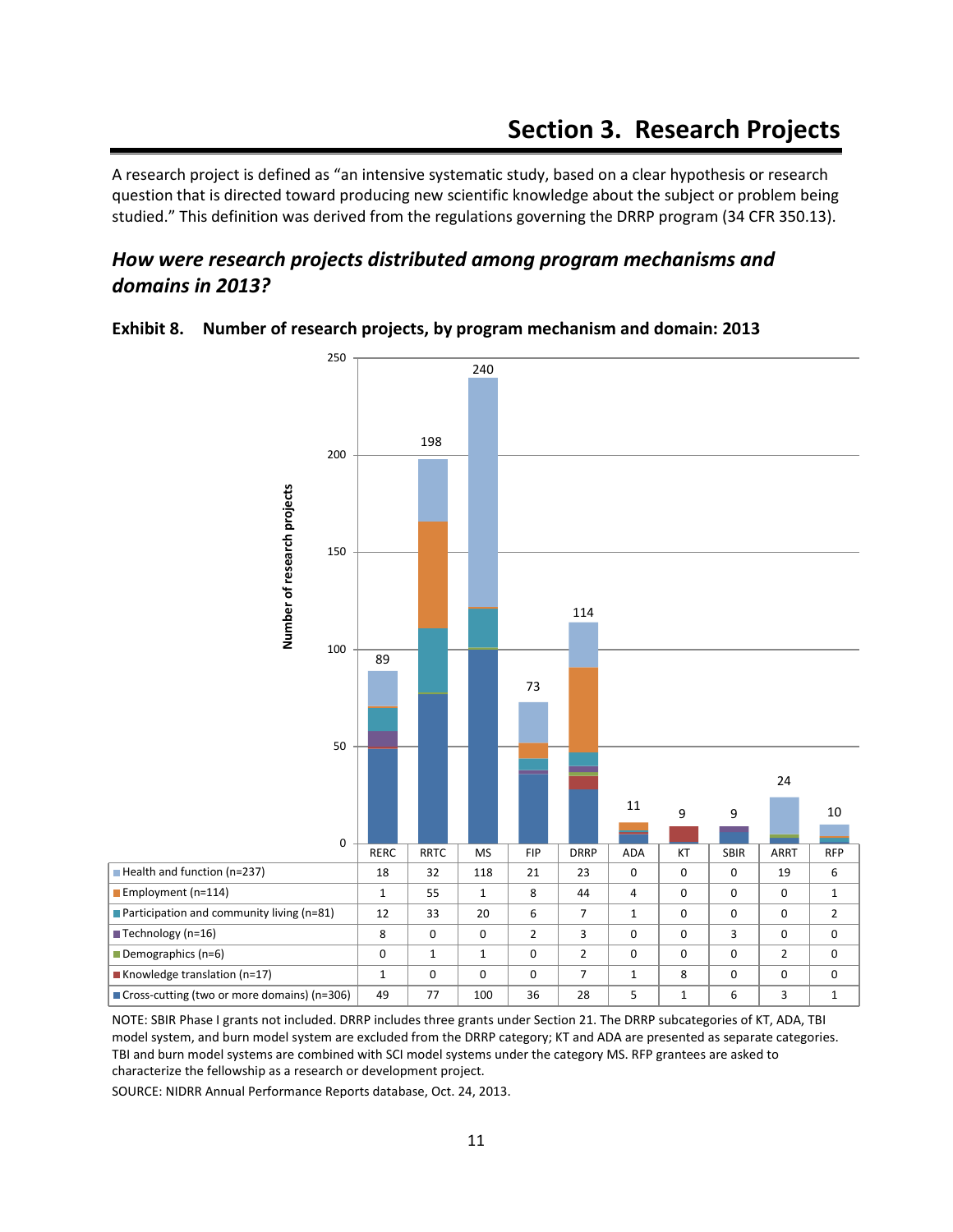- In the APR, grantees were asked: "Based on the objectives listed, what **one** NIDRR Long-Range Plan Domain does this project **best** fit in?" Exhibit 8 shows the number of research projects in each program mechanism and domain in 2013.
- Overall, *Cross-cutting* (contributing to two or more domains) was the most commonly identified domain, with 306 of the 777 research projects. *Health and function* was the next most common domain with 237 projects, followed by *Employment* (114 projects) and *Participation and community living* (81 projects).
- Over half of RERC research projects were in the *Cross-cutting* domain, while MS and FIP projects focused on the *Health and function* and *Cross-cutting* domains. ARRT projects focused almost exclusively on *Health and function. Employment* projects were concentrated in the RRTC and DRRP program mechanisms.

## *How did the distribution of research projects among domains change from 2009 through 2013?*



<span id="page-15-0"></span>**Exhibit 9. Number of research projects, by domain and year: 2009–2013**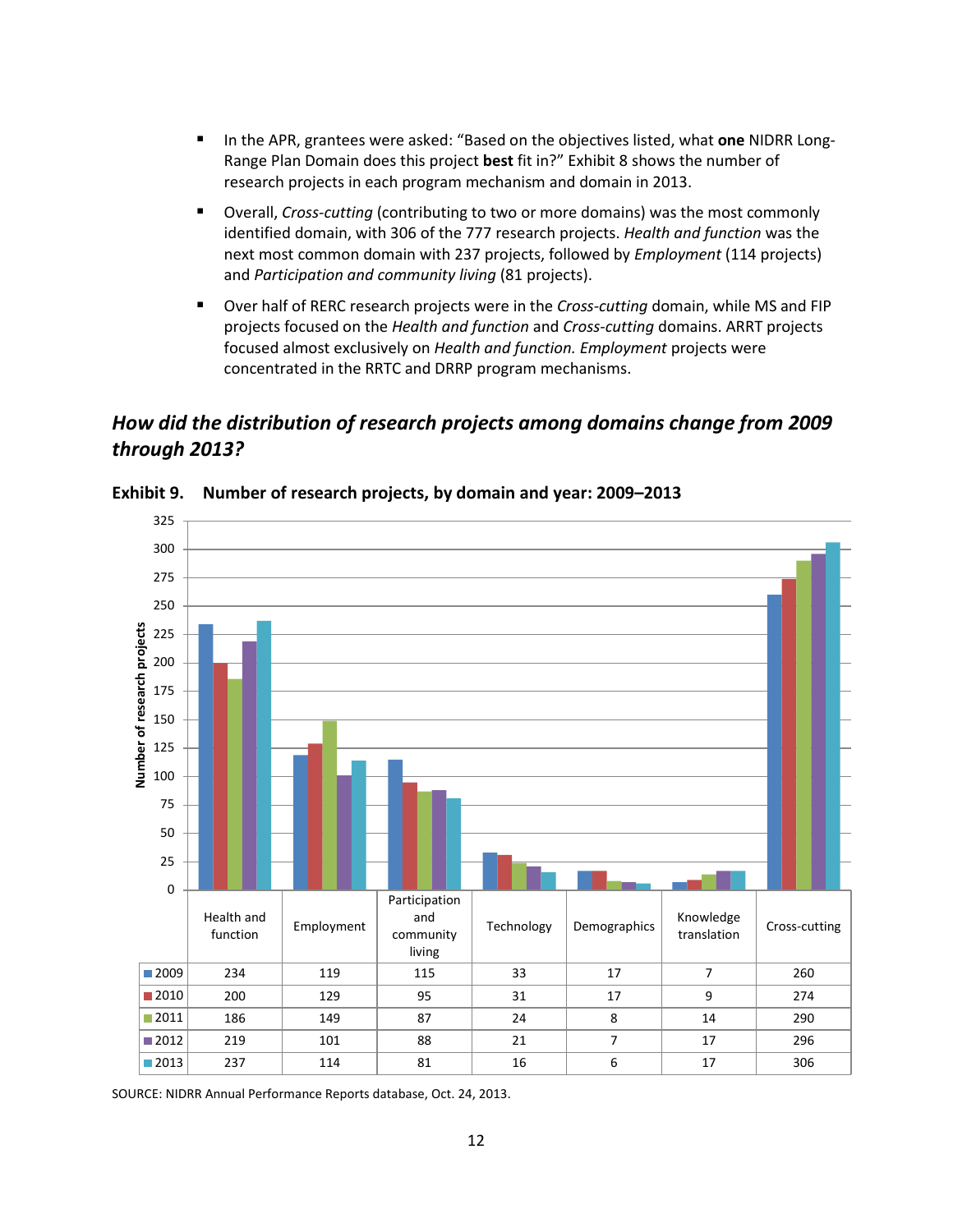- In the APR, grantees were asked: "Based on the objectives listed, what **one** NIDRR Long-Range Plan Domain does this project **best** fit in?" Exhibit 9 shows the number of research projects in each domain for 2009–2013.
- **IFM** 1013, the *Cross-cutting* domain accounted for 306 research projects, while the next most frequently reported domain was *Health and function* with 237 projects. In all five years, the *Cross-cutting* domain was the most frequently chosen domain for research projects.
- Across the 5-year period, the number of projects in the *Participation and community living, Technology, and Demographics* domains declined. The number of research projects in the *Knowledge translation* and *Cross-cutting* domains increased.

## *How did the specified domains for Cross-cutting research projects change from 2009 through 2013?*



<span id="page-16-0"></span>**Exhibit 10. Number of research projects with** *Cross-cutting* **focus, by specified domains and year: 2009–2013** 

SOURCE: NIDRR Annual Performance Reports database, Oct. 24, 2013.

 Grantees that identified their research projects as *Cross-cutting* were asked to specify which two or more domains applied. Exhibit 10 shows the domains associated with research projects identified as *Cross-cutting* for 2009 through 2013.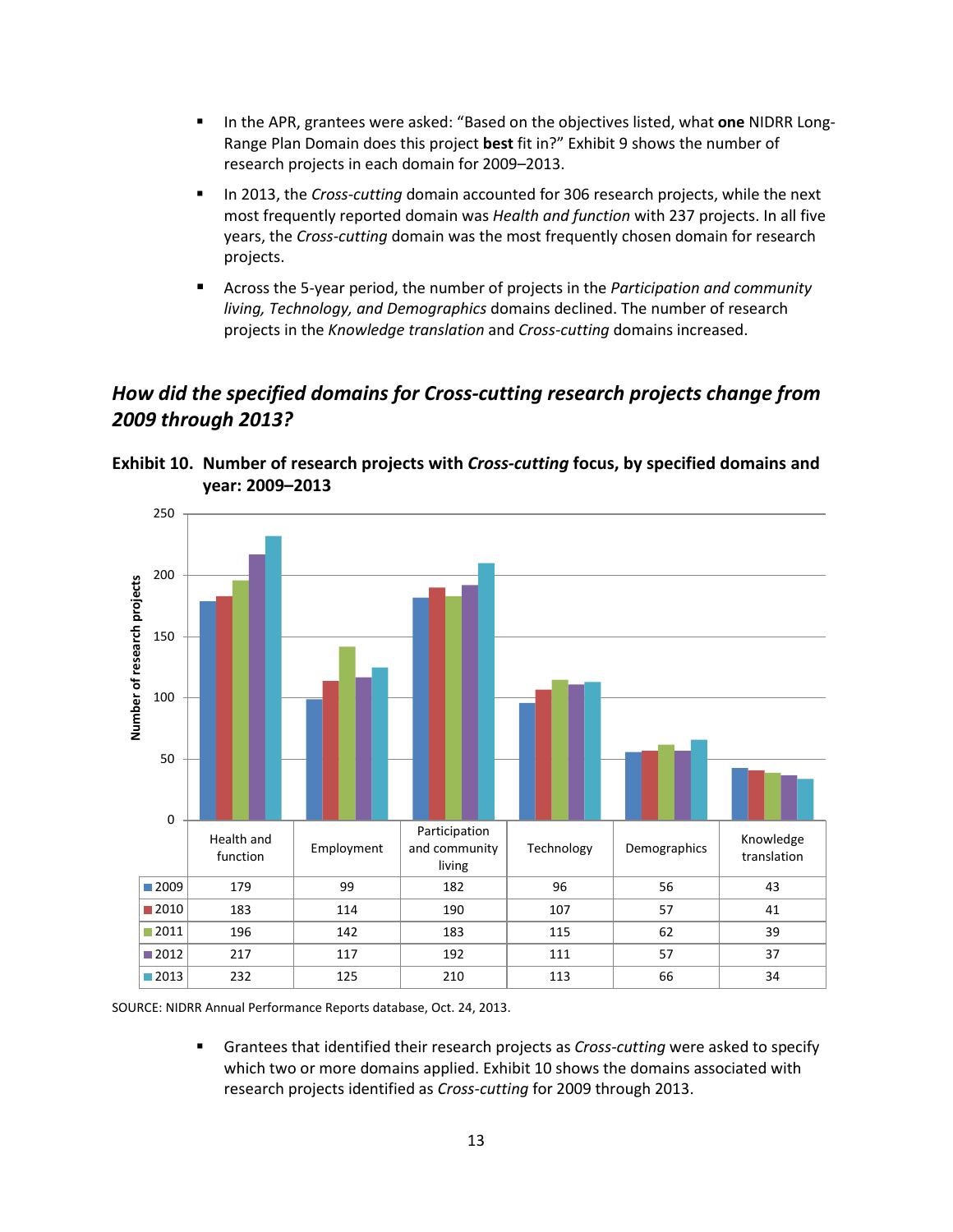In every year from 2009 through 2013, *Health and function* and *Participation and community living* were specified as domains for the *Cross-cutting* research projects more often than the other domains.

## *What was the distribution of research projects by program mechanism and time dimension (cross-sectional and longitudinal) in 2013?*



<span id="page-17-0"></span>**Exhibit 11. Number of research projects, by program mechanism and time dimension: 2013** 

NOTE: SBIR Phase I grants not included. DRRP includes three grants under Section 21. The DRRP subcategories of KT, ADA, TBI model system, and burn model system are excluded from the DRRP category; KT and ADA are presented as separate categories. TBI and burn model systems are combined with SCI model systems under the category MS. RFP grantees are asked to characterize the fellowship as either a research or a development project. SOURCE: NIDRR Annual Performance Reports database, Oct. 24, 2013.

> Grantees were asked to designate the time dimension associated with each research project. *Longitudinal* is defined as repeated measurements taken over many time points. *Cross-sectional* is defined as measurement taken at one point in time. Exhibit 11 shows the time dimension for the 777 research projects in each program mechanism in 2013.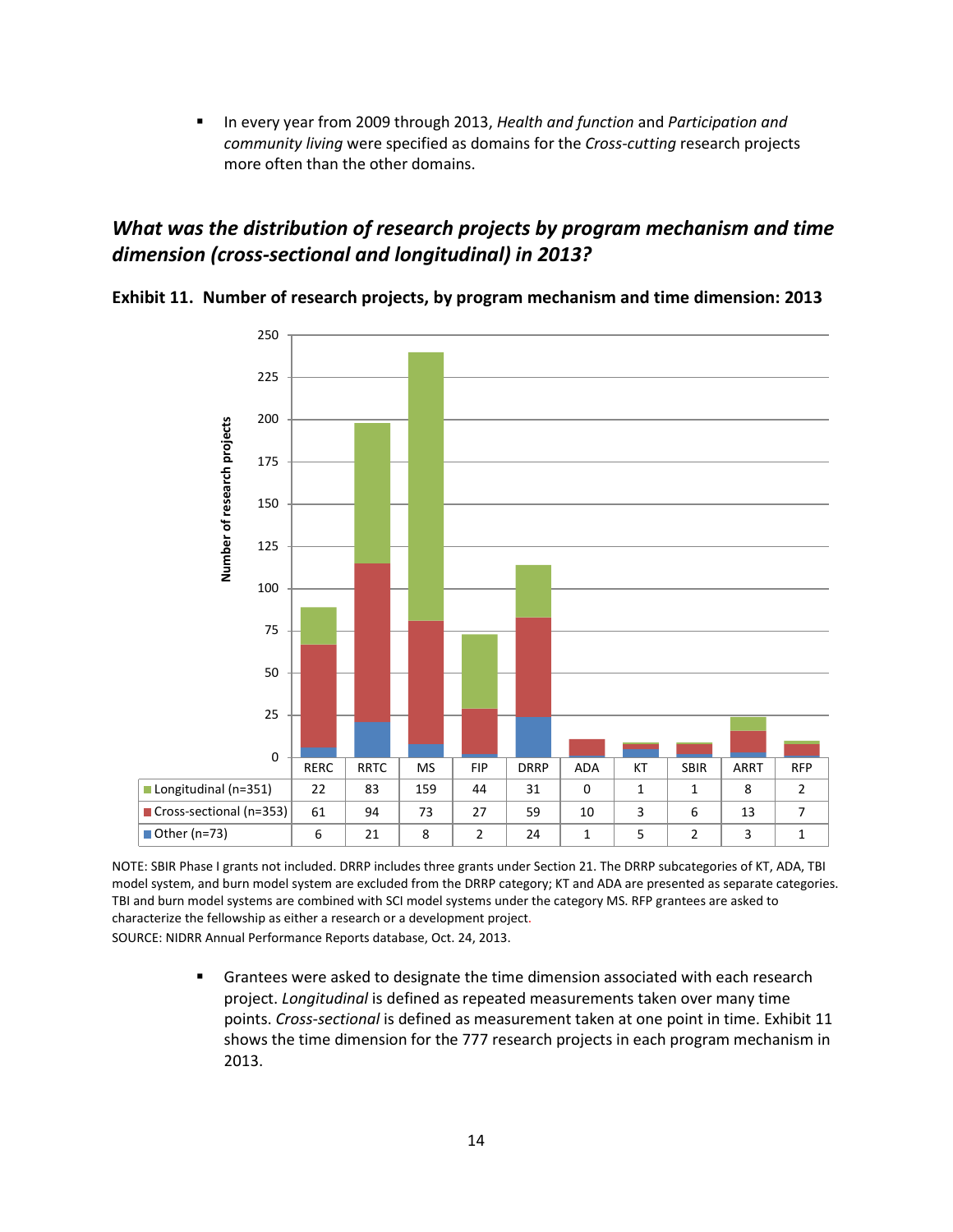- The 777 research projects consisted of 353 *Cross-sectional* studies, 351 *Longitudinal* studies and 73 reported as *Other*.
- *Longitudinal* and *Cross-sectional* design studies are concentrated in the RRTC and MS program mechanisms.

#### *What methods or designs did research projects use?*

#### <span id="page-18-0"></span>**Exhibit 12. Number of research projects using particular research methods: 2013**



**Research method**

**Number of research projects**

NOTE: Grantees may select more than one research method for each project. See the Appendix for definitions of the research methods.

SOURCE: NIDRR Annual Performance Reports database, Oct. 24, 2013.

 Grantees were asked to specify the method or design associated with each research project. Exhibit 12 displays the various methods used in research projects in 2013. Note that grantees may select more than one research method for each project.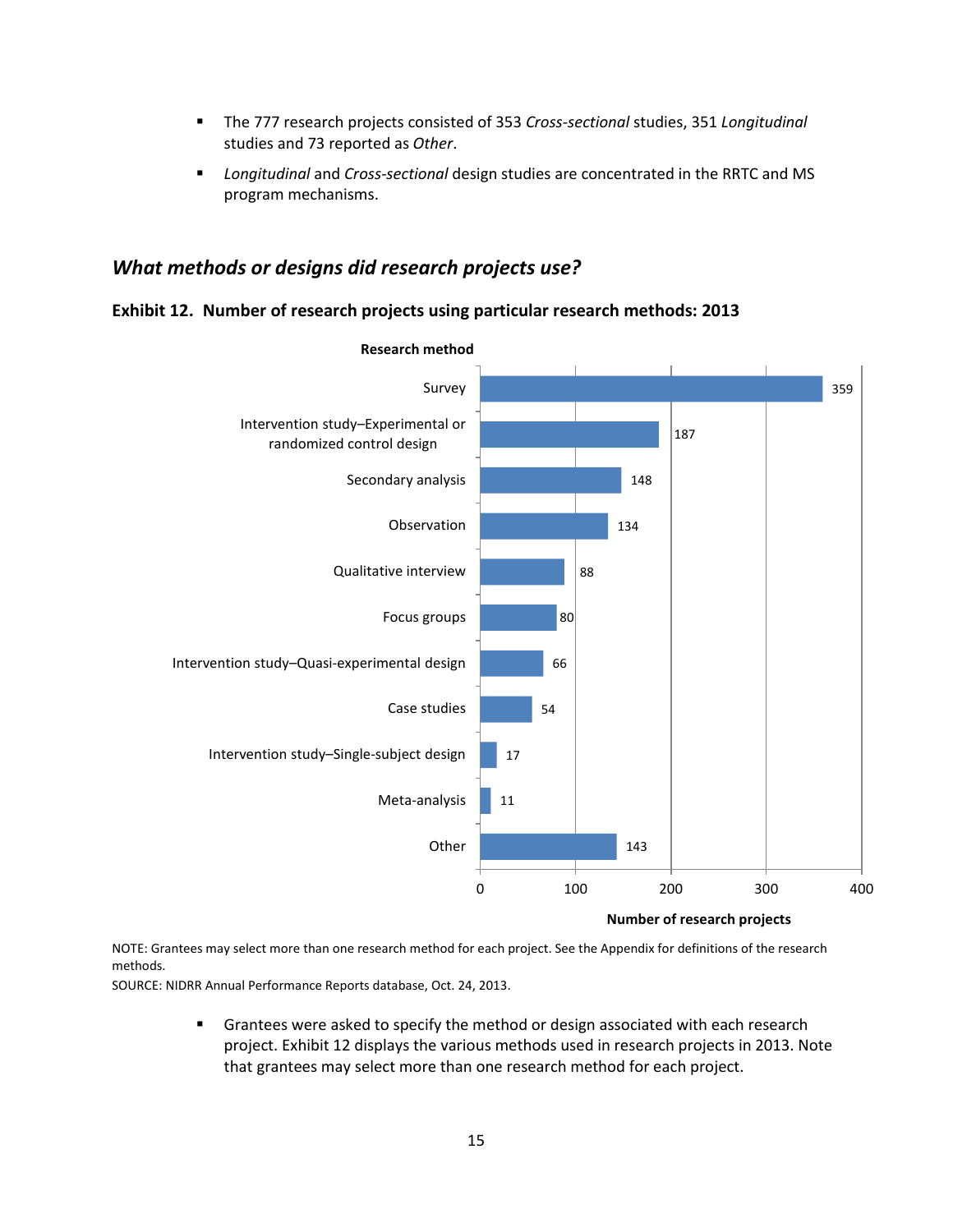The most common research method used was a *Survey*, occurring in 359 of the 777 research projects. The next most common method was *Intervention studies– Experimental or randomized control design* with 187 projects.

## *How did the use of research methods change from 2009 through 2013?*

<span id="page-19-0"></span>**Exhibit 13. Number of research projects using particular research methods, by year: 2009–2013**



- *Qualitative interview* was collected as a separate category beginning in 2011. In 2009 and 2010, *Other* included methods such as literature reviews and qualitative interviews.

NOTE: Grantees may select more than one research method for each project.

- **F** Grantees were asked to specify the method or design associated with each research project. Exhibit 13 shows the number of research projects that used a particular research method for 2009–2013. Note that grantees may select more than one research method for each project.
- *Survey* was the most frequently used research method in all five years. The number of research projects using this method decreased slightly from 366 projects in 2009 to 359 projects in 2013.
- By 2013, the use of *Observation*, *Case studies*, and *Focus groups* decreased notably over this time period. *Intervention study-Experimental or randomized controlled design* and *Intervention study-Quasi-experimental design* both remained fairly constant over the five years.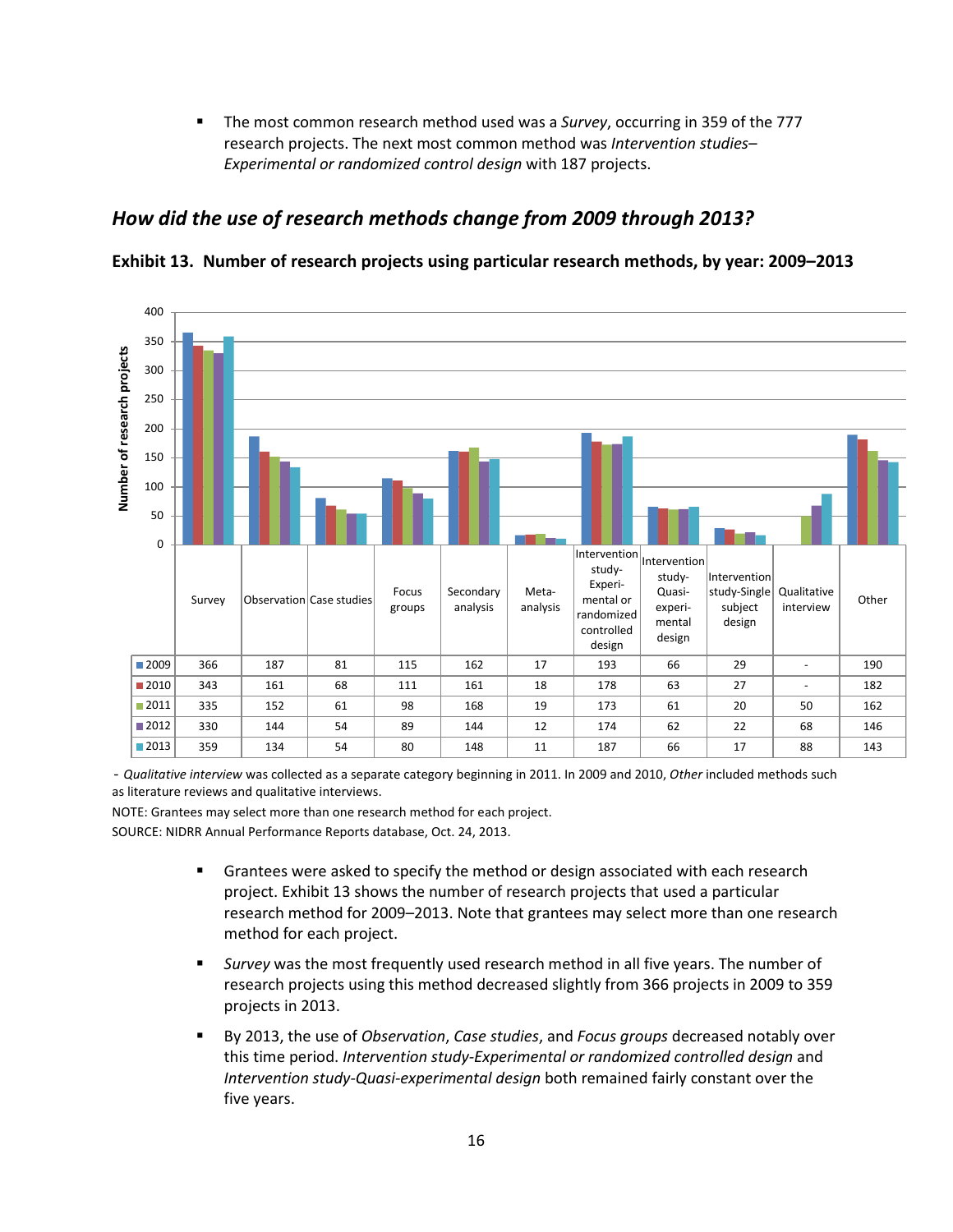<span id="page-20-0"></span>A development project is defined as "use of knowledge and understanding gained from research to create materials, devices, systems, or methods beneficial to the target population, including design and development of prototypes and processes." This definition was derived from the regulations governing the DRRP program (34 CFR 350.16).

## *How were development projects distributed among program mechanisms and domains in 2013?*



#### <span id="page-20-1"></span>**Exhibit 14. Number of development projects, by program mechanism and domain: 2013**

NOTE: SBIR Phase I grants not included. DRRP includes three grants under Section 21. The DRRP subcategories of KT, ADA, TBI model system, and burn model system are excluded from the DRRP category; KT and ADA are presented as separate categories. TBI and burn model systems are combined with SCI model systems under the category MS. RFP grantees are asked to characterize the fellowship as a research or development project.

SOURCE: NIDRR Annual Performance Reports database, Oct. 24, 2013.

**IFMUARE:** In the APR, grantees were asked: "Based on the objectives listed, what **one** NIDRR Long-Range Plan Domain does this project **best** fit in?" Exhibit 14 shows the number of development projects in each domain in 2013.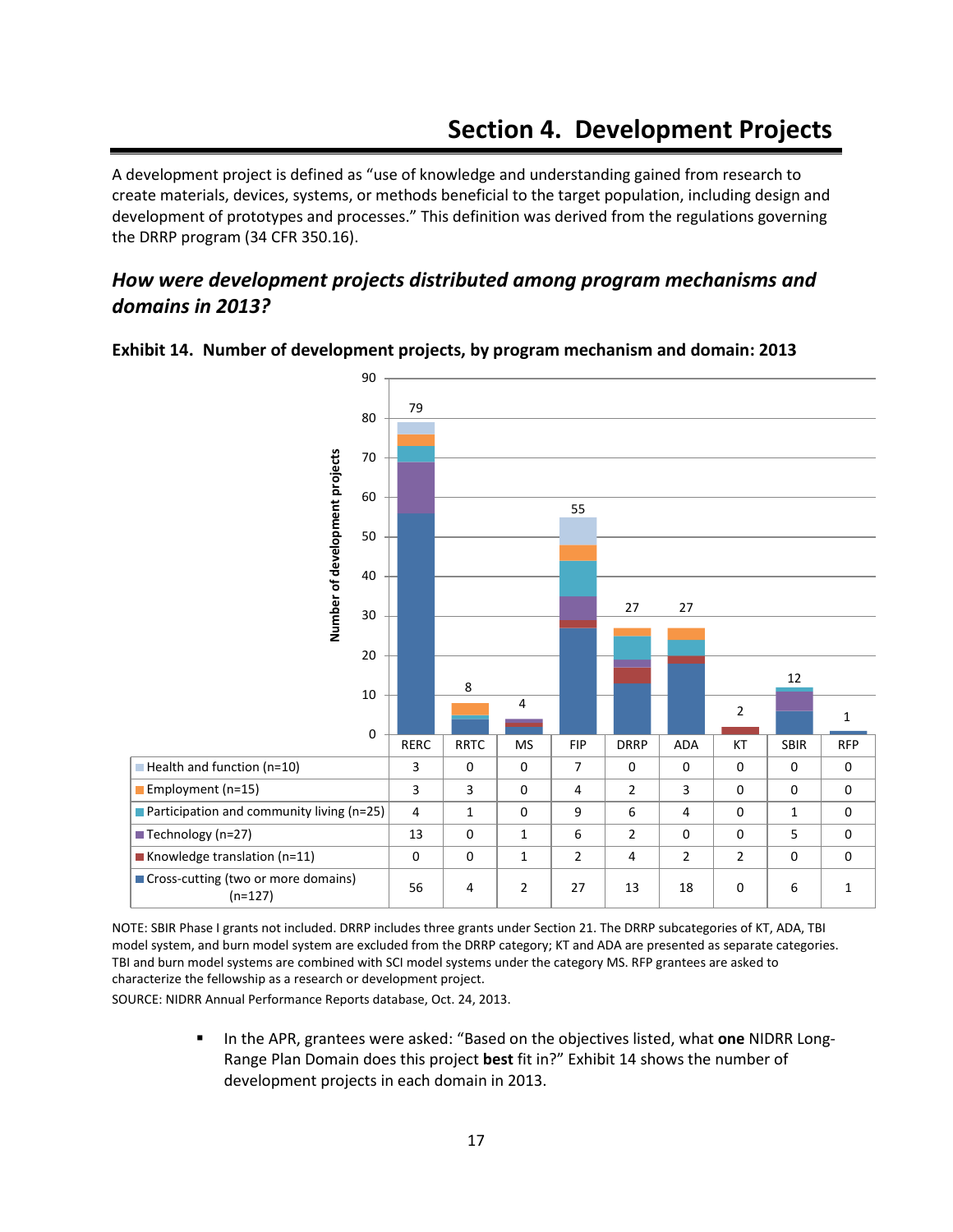- Overall, *Cross-cutting* (contributing to two or more domains) was by far the most commonly identified domain, with 127 of the 215 development projects. *Technology* was the next most common domain with 27 projects, followed closely by *Participation and community living* at 25 projects. There were no development projects in the *Demographics* domain in 2013.
- The *Cross-cutting* domain accounted for about half the development projects in each program mechanism, with the exception of KT, which reported no *Cross-cutting* projects, and RFP which reported one *Cross-cutting* project. *Technology* domain projects were concentrated in the RERC program mechanism.

## *How did the distribution of development projects among domains change from 2009 through 2013?*



<span id="page-21-0"></span>**Exhibit 15. Number of development projects, by domain and year: 2009–2013** 

SOURCE: NIDRR Annual Performance Reports database, Oct. 24, 2013.

**IFMULTHE APR, grantees were asked: "Based on the objectives listed, what one NIDRR Long-**Range Plan Domain does this project **best** fit in?" Exhibit 15 displays the distribution of development projects by domain for 2009 through 2013.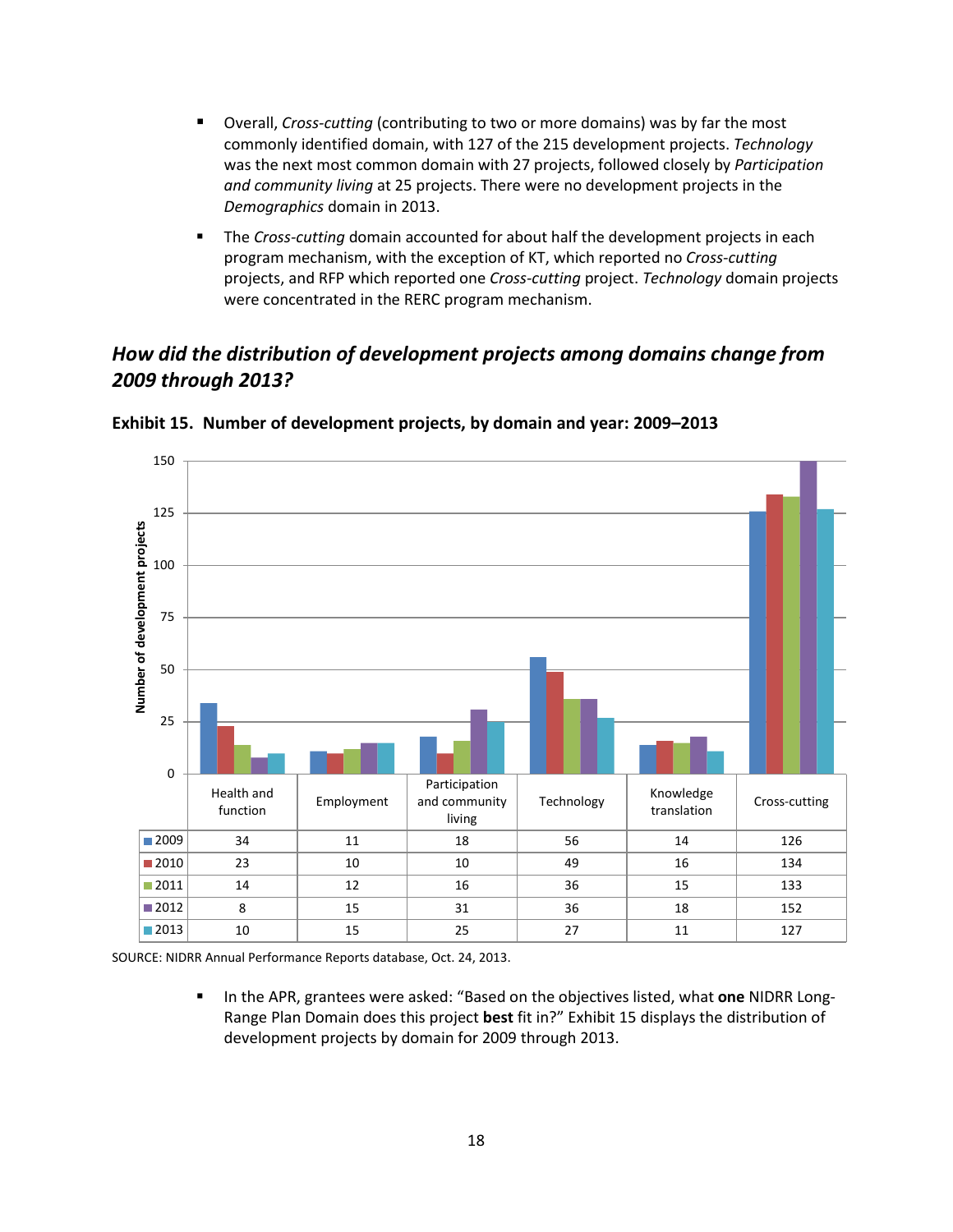- In each year from 2009 through 2013, *Cross-cutting*, i.e., contributing to two or more domains, was by far the most dominant domain for development projects. There were no development projects in the *Demographics* domain during this period.
- Across the 5-year period, the *Health and function* and *Technology* domains showed a reduction in the number of projects. *Employment* and *Knowledge translation* remained fairly constant. The number of *Cross-cutting* projects increased until 2012, but returned to 2009 levels in 2013.

## *How did the specified domains for Cross-cutting development projects change from 2009 through 2013?*

<span id="page-22-0"></span>



- Grantees that identified their development projects as *Cross-cutting* were asked to specify which two or more domains applied. Exhibit 16 shows the domains associated with the development projects identified as *Cross-cutting* for 2009 through 2013.
- The most commonly specified domain for the *Cross-cutting* development projects in every year was *Technology*. Interestingly, except for *Health and function*, the number of projects in both 2009 and 2013 were nearly identical for every domain despite increases in the intervening years.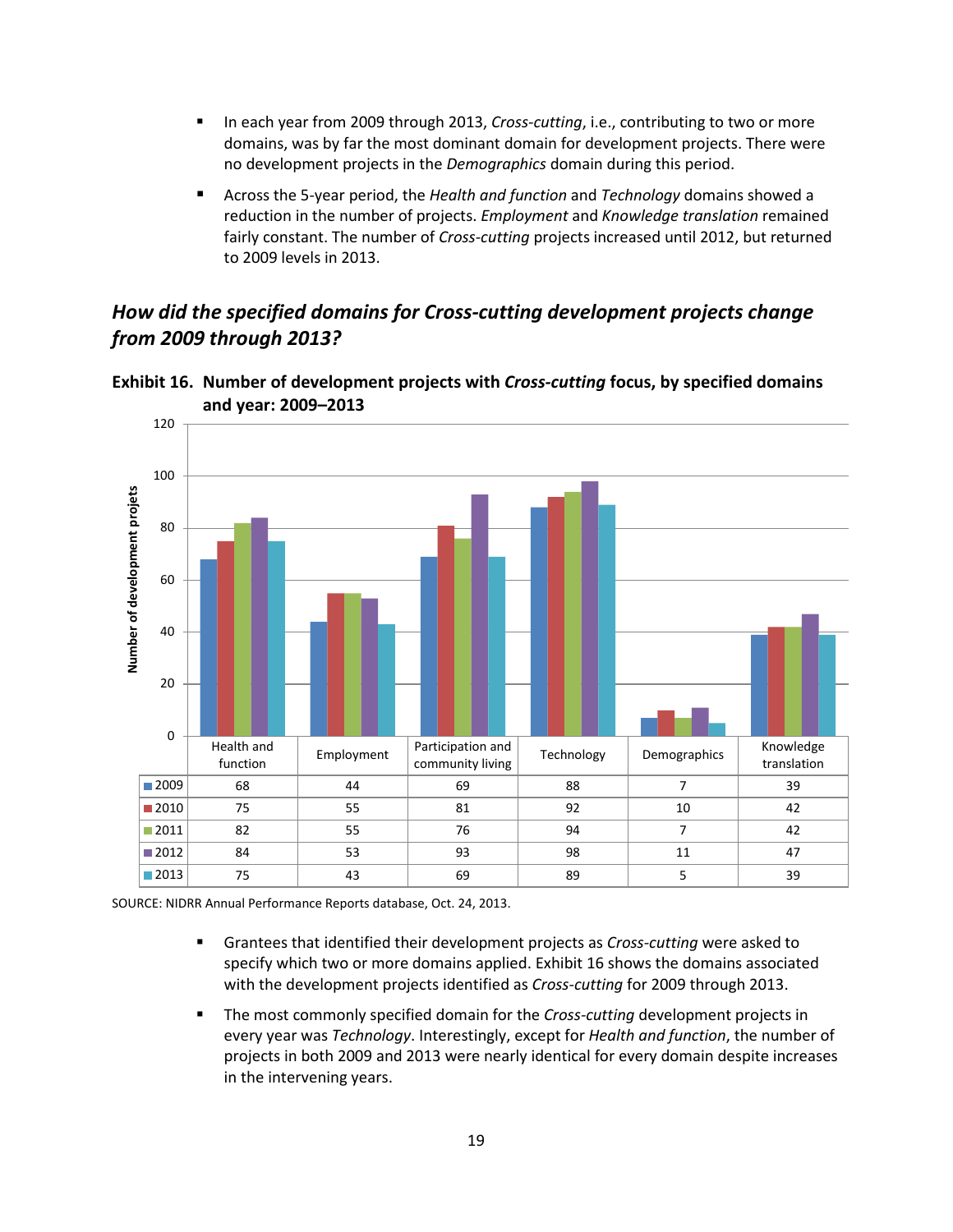### *In what stage of the development process were development projects in 2013?*

<span id="page-23-0"></span>



**Development stage**

NOTE: Grantees may select more than one development stage for each project. See the Appendix for the definition of each stage.

- Exhibit 17 shows the development stages for the 215 development projects in 2013. Grantees could select more than one development stage for each project.
- The most frequently cited development stage in 2013 was *Implementation of solution*, while the least common stage was *Commercialization activities*, which applied to 27 of the 215 development projects.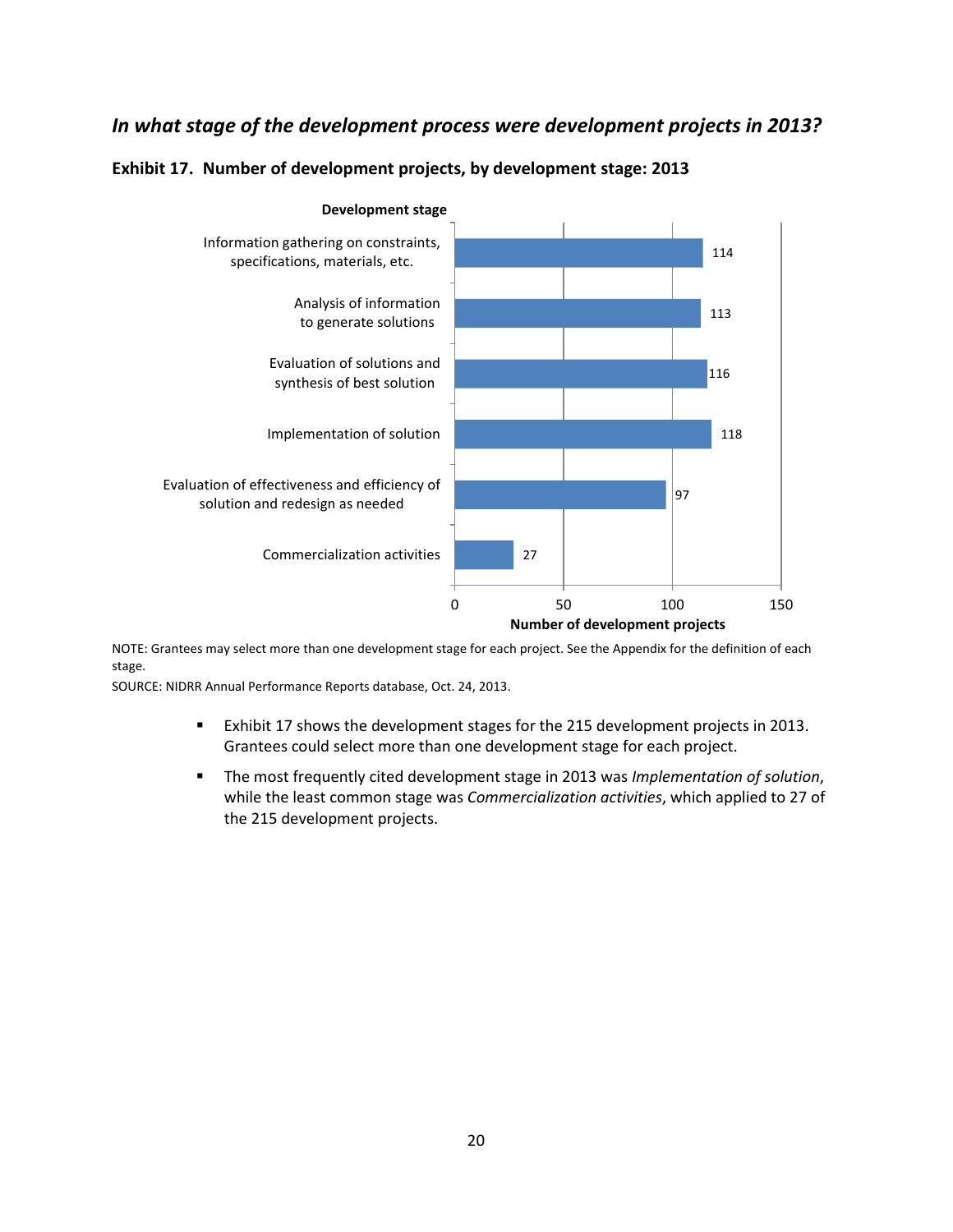## *How has development stage status changed from 2009 through 2013?*



<span id="page-24-0"></span>**Exhibit 18. Number of development projects, by development stage and year: 2009–2013** 

NOTE: Grantees may select more than one development stage for each project. See the Appendix for the definition of each stage.

- Exhibit 18 displays the number of development projects reported in each development stage from 2009 through 2013. Grantees could select more than one development stage for each project.
- **Development stages vary annually based on the number of years each development** project has been funded. For example, when a cohort of grants is in the fourth year, there will be more projects that are in the last few stages of development.
- In 2013, the most frequently reported development stage was *Implementation of solution* with 118 projects, a decrease from the 153 projects in 2012. *Commercialization activities* was by far the least common stage in every year. However, the number of development projects decreased from 260 in 2012 to 215 in 2013 which may account for the decrease in every category of development stage from 2012 to 2013.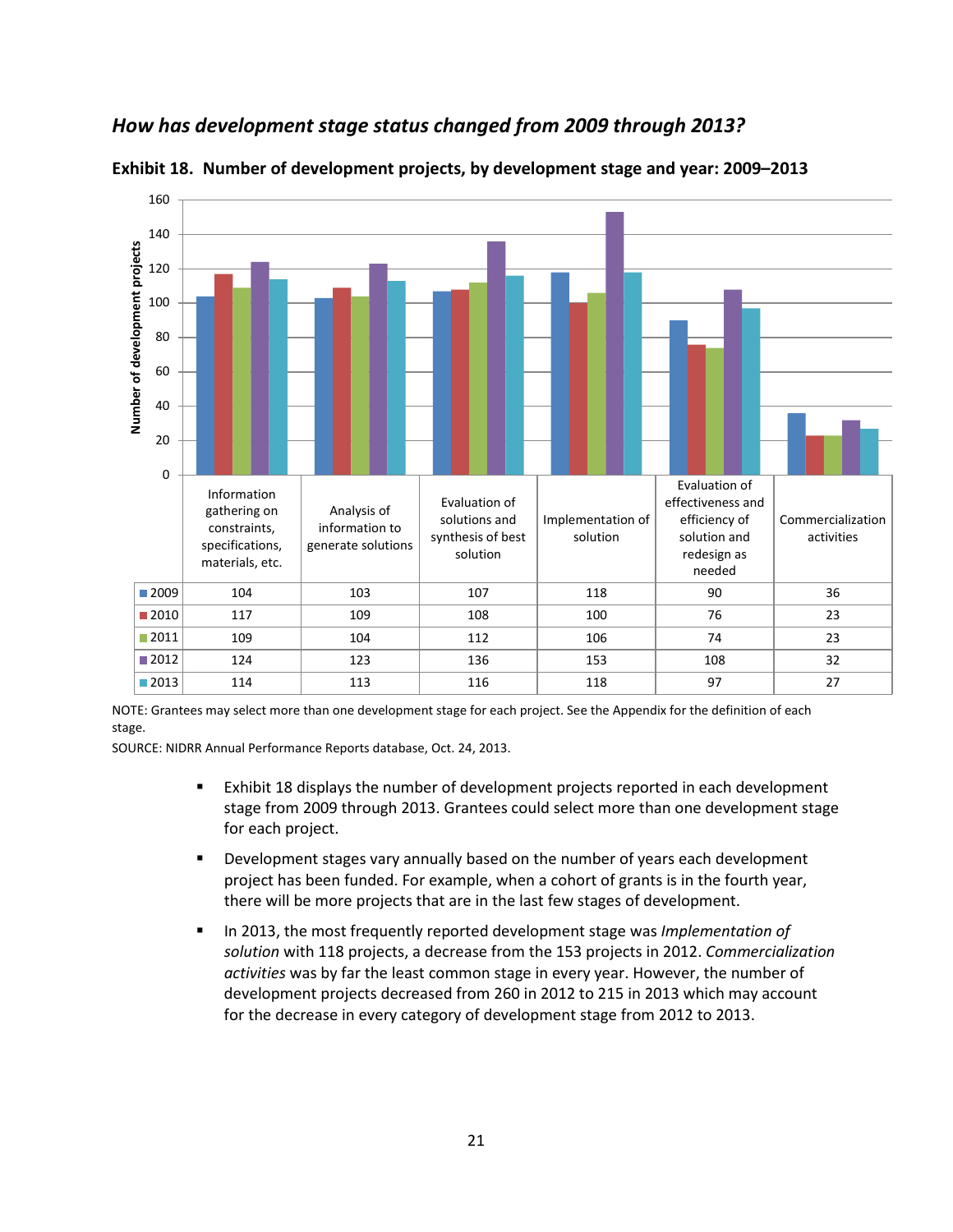## <span id="page-25-0"></span>*What types of training projects did grantees conduct in 2013?*

<span id="page-25-1"></span>**Exhibit 19. Number of training projects conducted, by type of activity: 2013** 



SOURCE: NIDRR Annual Performance Reports database, Oct. 24, 2013.

**F** Grantees were asked to specify the type of training project conducted. Grantees reported 549 training projects in 2013. As shown in Exhibit 19, the most common types were *Training course* (110) and *Webcast* (84).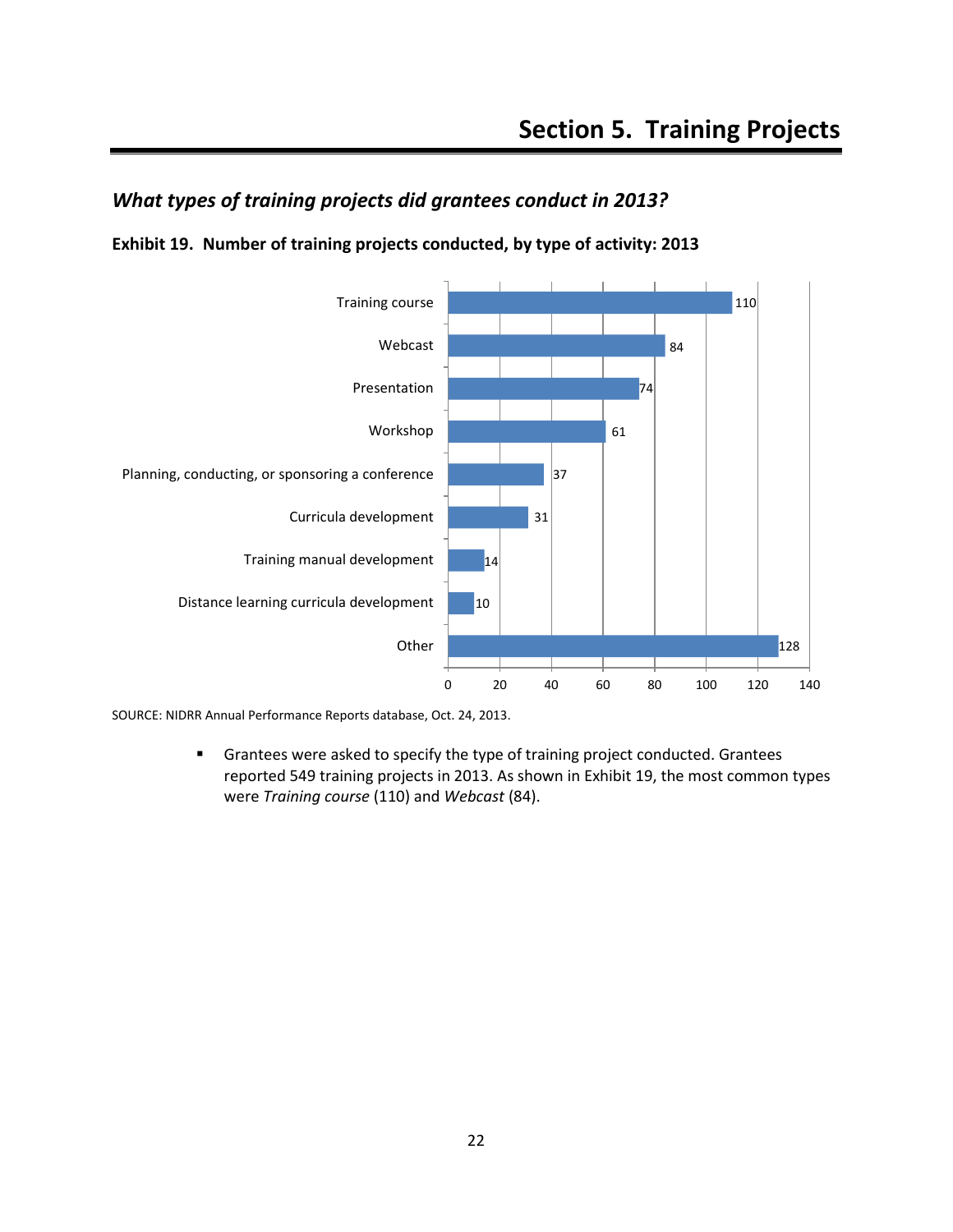## *What audiences did NIDRR grants reach through training projects?*



#### <span id="page-26-0"></span>**Exhibit 20. Number of training projects targeting specific audiences: 2013**

NOTE: Grantees may select up to two target audiences for each training project. This question is not applicable to RFP grants. Only ADA grants report the number of training activities targeting *State/local government agencies*, *Business groups*, *Architects and design professionals*, *Code officials responsible for physical accessibility requirements*, and *Attorneys or other legal professionals*.

SOURCE: NIDRR Annual Performance Reports database, Oct. 24, 2013.

 Grantees were asked to select no more than two primary target audiences for each training project. As shown in Exhibit 20, the three most common target audiences for the 549 training projects in 2013 were *Researchers* (177 projects), *Service providers* (166 projects), and *Practitioners/clinicians* (158 projects).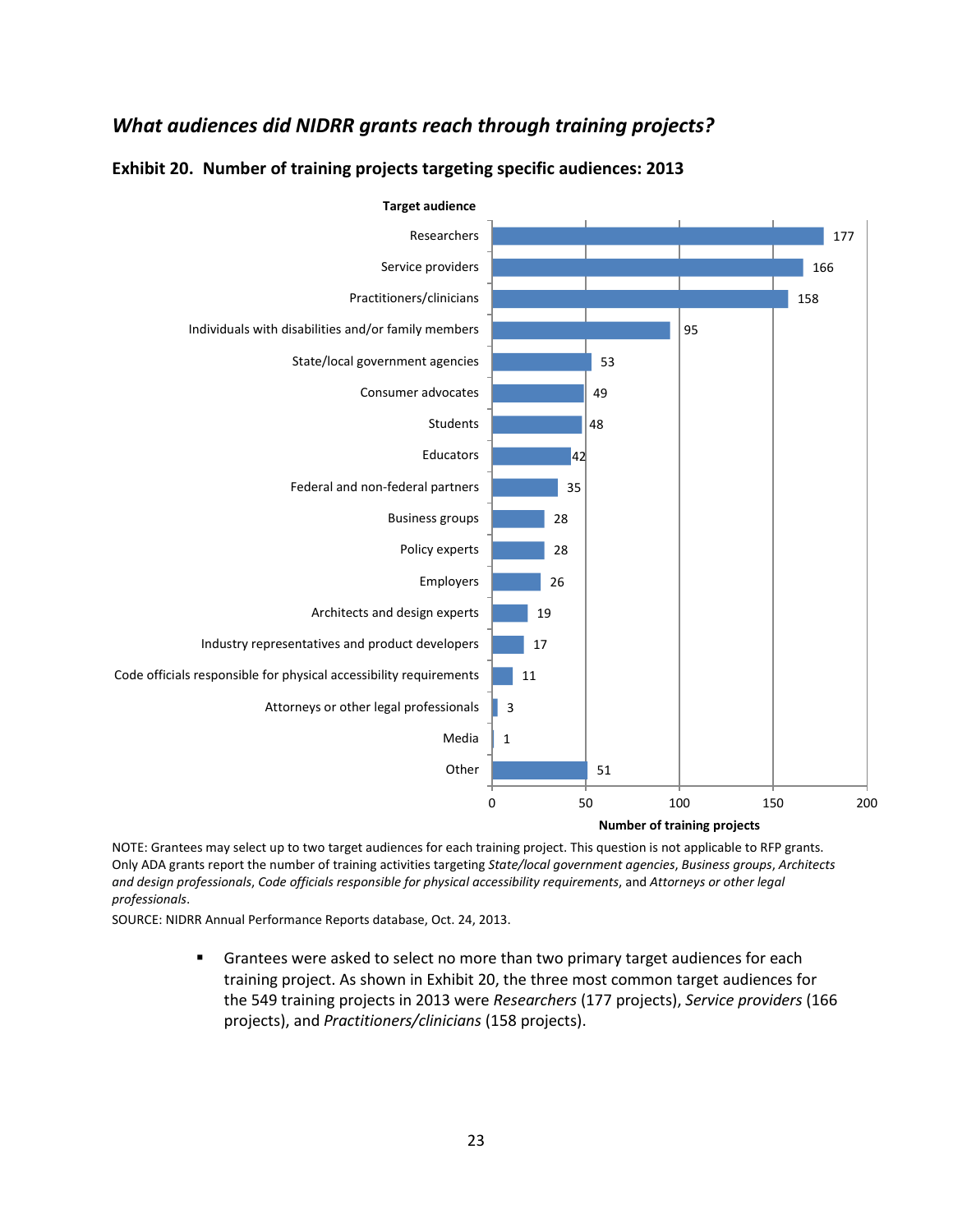## *How have the top four audiences for training projects changed from 2009 to 2013?*



#### <span id="page-27-0"></span>**Exhibit 21. Percentage of training projects, by top four audiences and year: 2009–2013**

NOTE: Grantees may select up to two target audiences for each training project. SOURCE: NIDRR Annual Performance Reports database, Oct. 24, 2013.

- Exhibit 21 shows the percentage of training projects for the top four audiences.
- In 2013 the top four audiences were: *Researchers*, *Service providers*, *Practitioners/clinicians*, and *Individuals with disabilities and/or family members*.
- When comparing 2009 and 2013, the percentage of training projects that targeted the top four audiences remained fairly constant from year to year. The largest spread was for *Individuals with disabilities and/or family members*, with a 5 percentage point decrease between 2009 and 2013.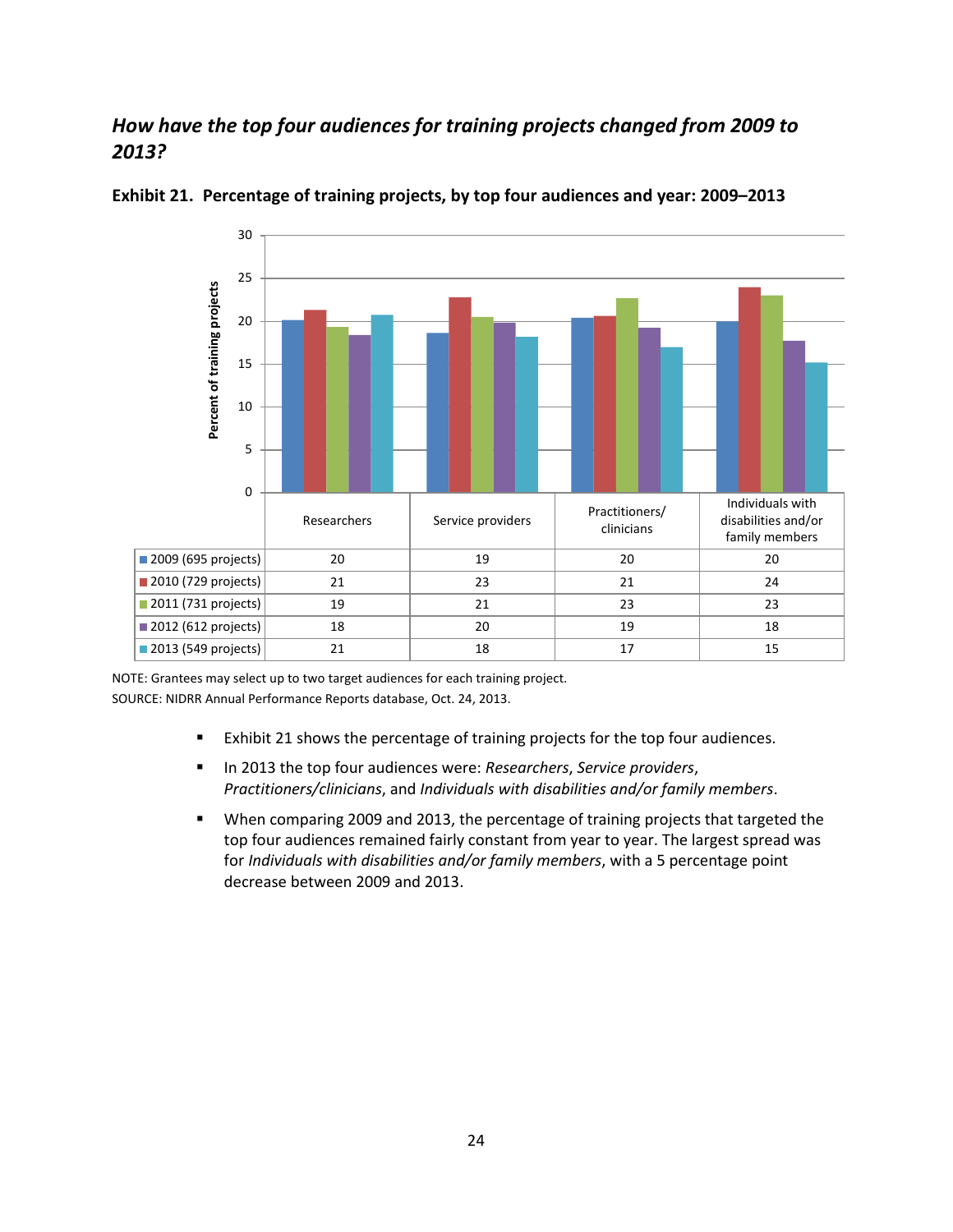## <span id="page-28-0"></span>*How many new patients were enrolled or provided follow-up by model systems in 2009 through 2013?*



<span id="page-28-1"></span>**Exhibit 22. Number of model systems patients enrolled or provided follow-up: 2009–2013** 

- Exhibit 22 displays the number of model systems patients enrolled or provided followup in 2009 through 2013. NIDRR funds three model systems: Spinal Cord Injury, Traumatic Brain Injury, and Burn. As part of their research activities, model systems collect and contribute data on patient characteristics, diagnoses, causes of injury, interventions, outcomes, and costs to a uniform national database. In the APR, each MS grantee was asked to provide the following information for the grant: (1) number of new patients enrolled and added to the database during the reporting period; and (2) number of patients followed up during the reporting period.
- In 2013 the number of new patients was almost the same as 2012. The number of new patients enrolled in the model systems increased from 2009 through 2010, then decreased slightly in 2011 and more substantially in 2012.
- The number of patients who were followed up in the model systems increased from 2009 through 2010, but has decreased substantially since then from 8,225 patients in 2010 to 5,405 in 2013.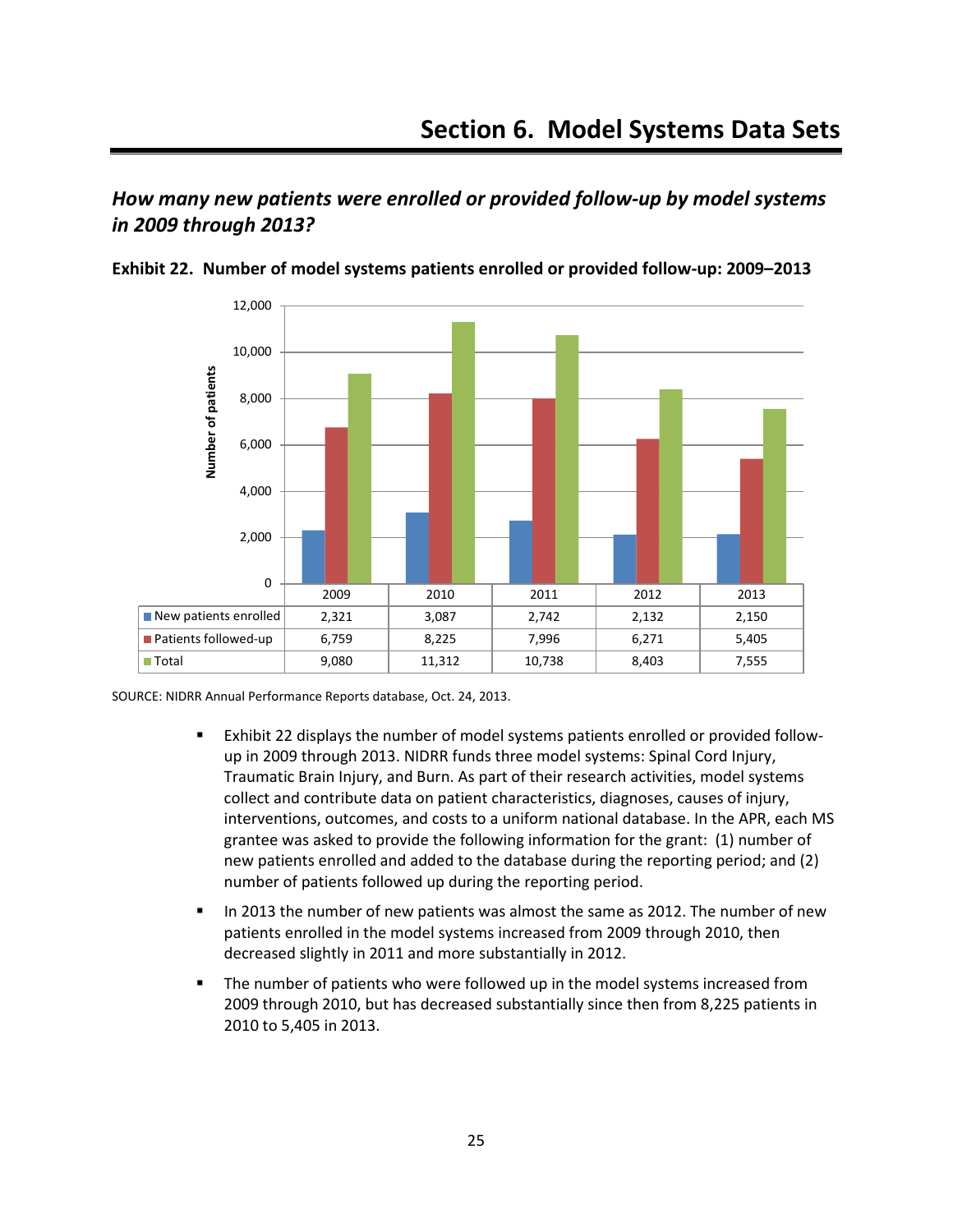<span id="page-29-0"></span>In the *Outputs* section of the APR, grantees reported four types of outputs: Type 1, *Publications*; Type 2, *Tools, measures, and intervention protocols*; Type 3, *Technology products and devices*; and Type 4, *Informational products*. Grantees were also asked to identify their *most important* outputs: those that contribute the most to achieving the outcome-oriented goals for the award by advancing knowledge; increasing capacity for research, training or knowledge translation; or facilitating changes in policy, practice or system capacity.

## *How many publications (type 1 outputs) were produced from 2009 through 2013?*



#### <span id="page-29-1"></span>**Exhibit 23. Number of peer-reviewed publications, by program mechanism and year: 2009–2013**

NOTE: SBIR Phase I grants not included. DRRP includes three grants under Section 21. The DRRP subcategories of KT, ADA, TBI model system, and burn model system are excluded from the DRRP category; KT and ADA are presented as separate categories. TBI and burn model systems are combined with SCI model systems under the category MS. SOURCE: NIDRR Annual Performance Reports database, Oct. 24, 2013.

 Grantees reported all peer-reviewed publications produced during the current reporting period that were directly funded by the grant, excluding documents currently in review, accepted for publication, in press, or self-published. Publications can be based on research and related activities conducted in a previous reporting period or NIDRR funding cycle as long as they are related to the objectives of the current award and are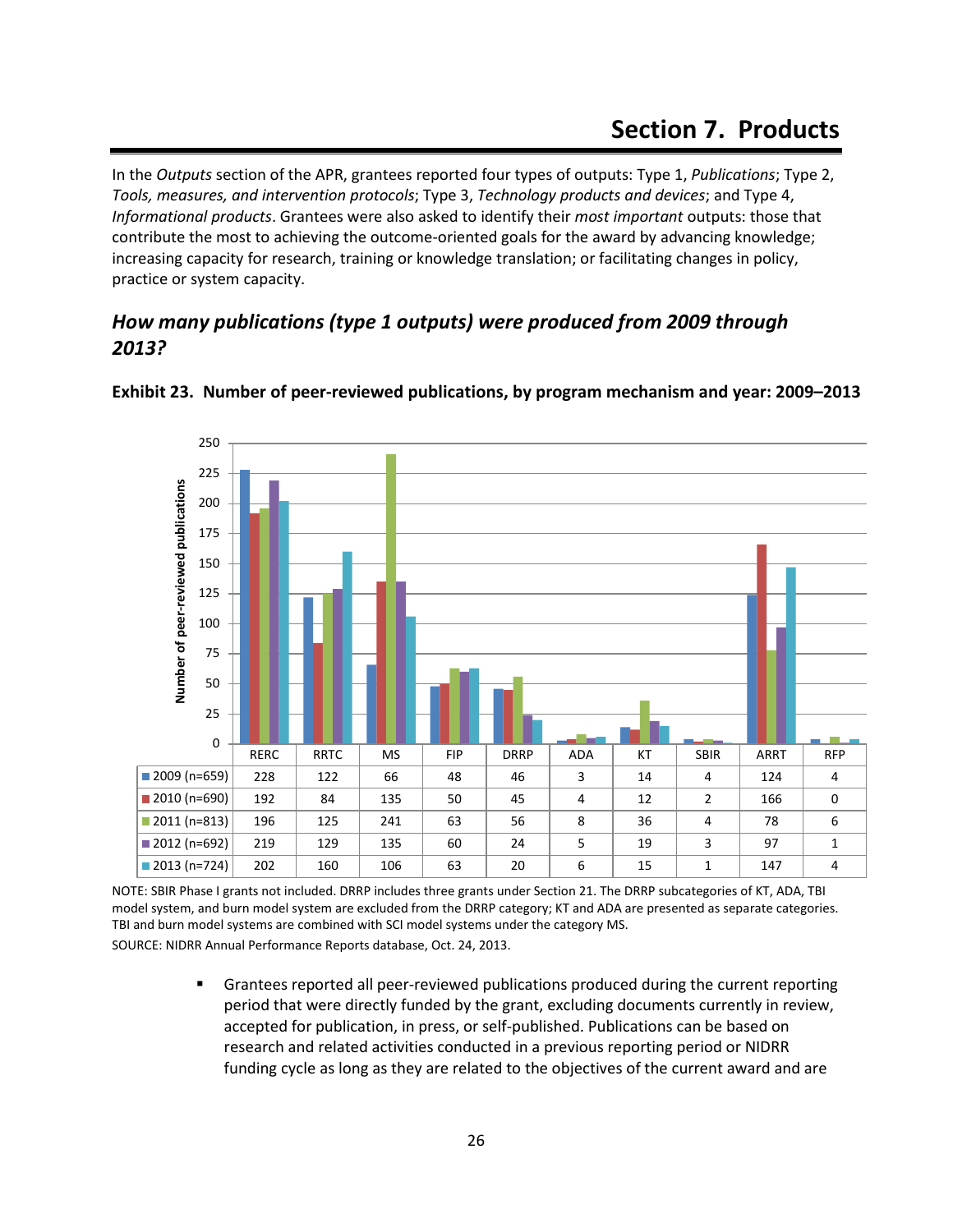delivered or disseminated during the current reporting period to external audiences. Exhibit 23 shows the distribution of those publications among program mechanisms.

- Grantees reported 724 peer-reviewed publications in 2013, an increase from the 659 reported in 2009, but lower than the 813 publications reported in 2011.
- Among program mechanisms, RERC grants accounted for the largest number of peerreviewed publications in all years except 2011 when MS grantees reported 241 publications. RRTCs have reported an increasing number of peer-reviewed publications beginning in 2010.

#### <span id="page-30-0"></span>**Exhibit 24. Number of non-peer-reviewed publications, by program mechanism and year: 2009–2013**



NOTE: SBIR Phase I grants not included. DRRP includes three grants under Section 21. The DRRP subcategories of KT, ADA, TBI model system, and burn model system are excluded from the DRRP category; KT and ADA are presented as separate categories. TBI and burn model systems are combined with SCI model systems under the category MS. SOURCE: NIDRR Annual Performance Reports database, Oct. 24, 2013.

> Grantees reported all non-peer-reviewed publications produced during the current reporting period that were directly funded by the grant, excluding documents currently in review, accepted for publication, in press, or self-published. Publications can be based on research and activities conducted in a previous reporting period or NIDRR funding cycle as long as they are related to the objectives of the current award and are delivered or disseminated during the current reporting period to external audiences. Exhibit 24 shows the distribution of those publications among program mechanisms.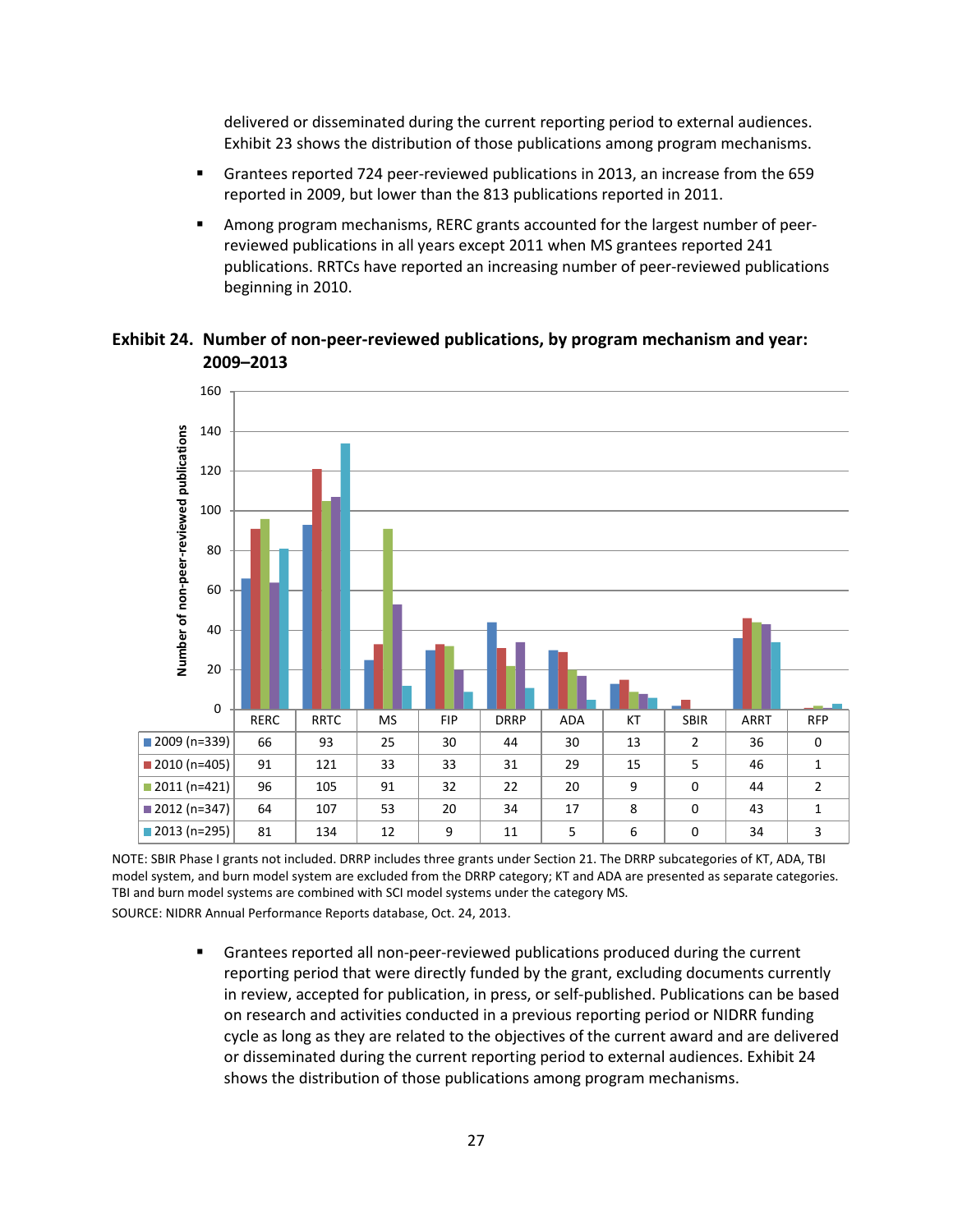- Grantees reported 295 non-peer-reviewed publications in 2013, the lowest number in the 5-year period.
- Across all years and program mechanisms, the RRTC grants produced the largest number of non-peer-reviewed publications.

## *How many tools, measures, and intervention protocols (type 2 outputs) were produced from 2009 through 2013?*

<span id="page-31-0"></span>



NOTE: Grantees may report a maximum of two *most important* Type 2 outputs. SOURCE: NIDRR Annual Performance Reports database, Oct. 24, 2013.

> Exhibit 25 presents the number of type 2 outputs reported by grantees in 2009 through 2013. Type 2 outputs focus on the *most important* tools, measures, or intervention protocols directly funded by the grant during the reporting period. *Tool* is defined as an instrument or process created to acquire quantitative or qualitative information, knowledge, or data on a specific disability or rehabilitation issue. Tool includes measures and intervention protocols. Grantees reported up to two type 2 outputs that represent the *most important* accomplishments for the current reporting period, including an explanation of how the tool was validated or tested. *Most important* tools refer to those that contribute the most to achieving the outcome oriented goals for this grant by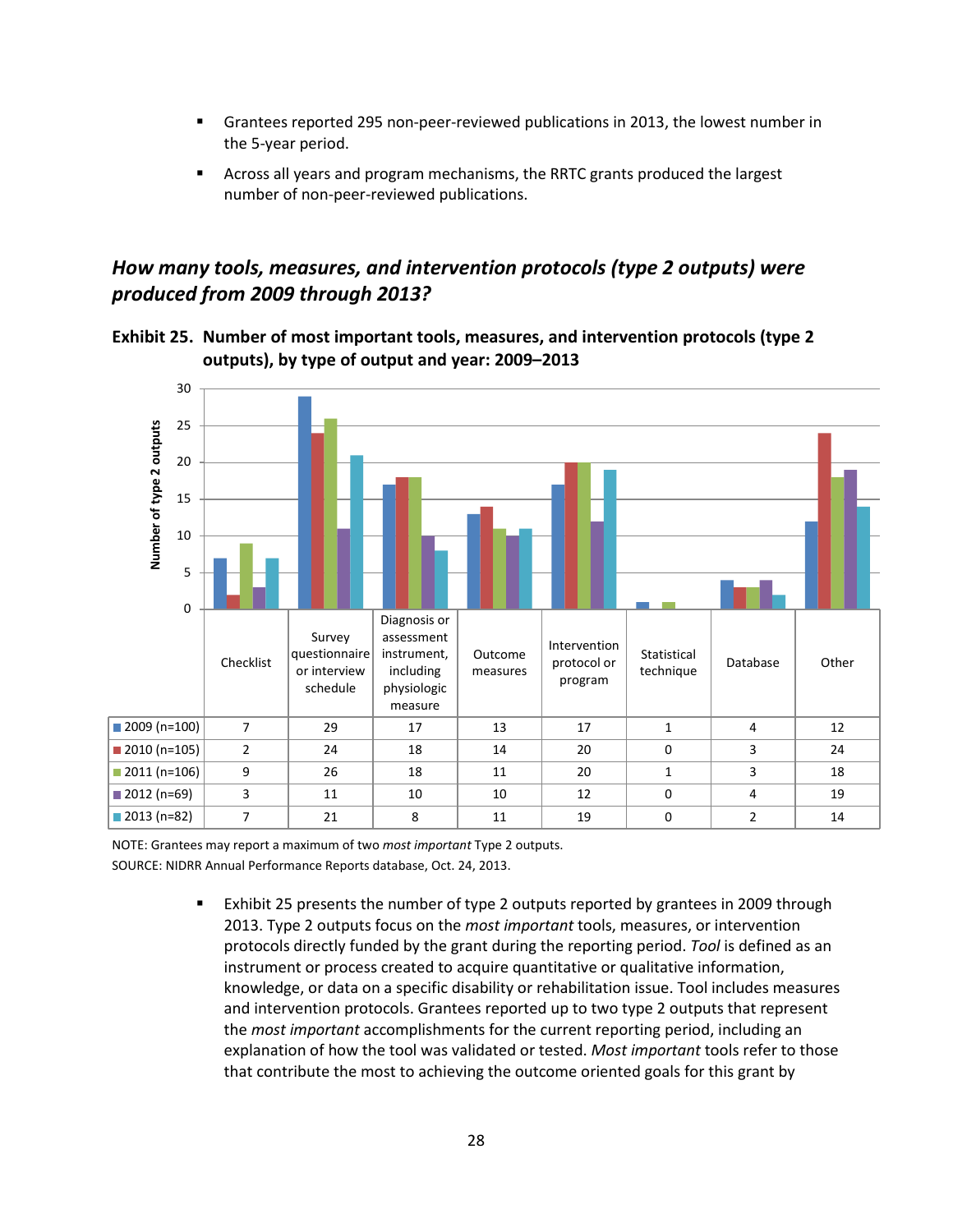advancing knowledge; increasing capacity for research, training or knowledge translation; or facilitating changes in policy, practice, or system capacity.

- **IDED 13. Survey questionnaire or interview schedule was the most frequently reported** type 2 output, followed closely by *Intervention protocol or program*.
- The total number of type 2 outputs was fairly constant from 2009 through 2011, but declined to 69 in 2012 then increased slightly to 82 in 2013.
- Most type 2 output categories did not vary much over the 5-year period, but *Diagnosis or assessment instrument* declined from 17 in 2009 to eight in 2013.

## *How many technology products and devices (type 3 outputs) were produced from 2009 through 2013?*

<span id="page-32-0"></span>



NOTE: Grantees may report a maximum of two *most important* Type 3 outputs. SOURCE: NIDRR Annual Performance Reports database, Oct. 24, 2013.

> Exhibit 26 presents the number of type 3 outputs reported by grantees in 2009 through 2013. Grantees reported up to two type 3 outputs that represent the *most important* technology products and devices for the current reporting period, including an explanation of how the product or device was validated or tested. *Most important* technology products and devices refer to those that contribute the most to achieving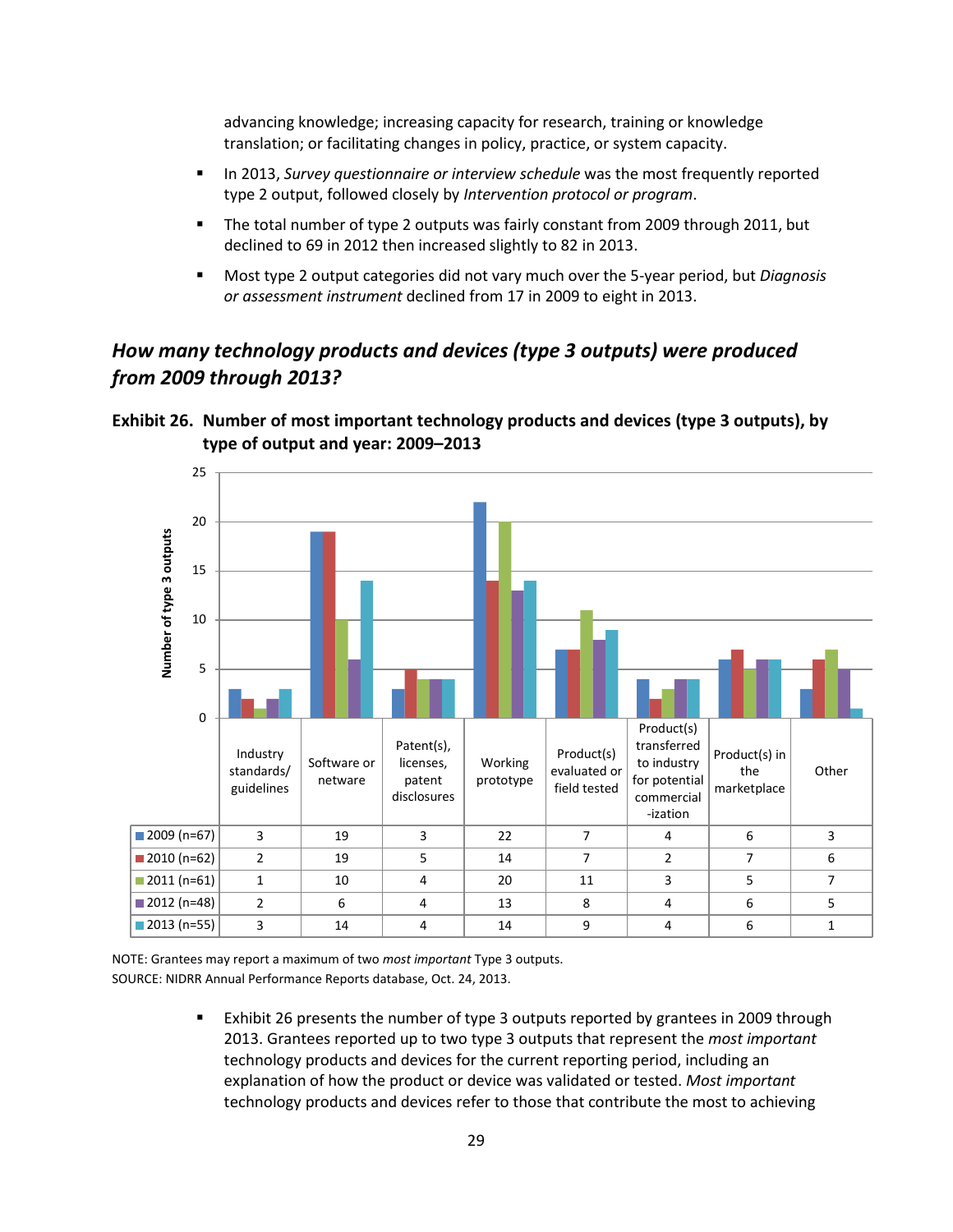the outcome oriented goals for this grant by advancing knowledge; increasing capacity for research, training or knowledge translation; or facilitating changes in policy, practice, or system capacity.

- **IFM** 1013, *Software or netware* and *Working prototype* were the most frequently reported type 3 outputs.
- The total number of type 3 outputs steadily declined from 67 in 2009 to 48 in 2012, then increased slightly in 2013 to 55.
- *Software or netware* declined from 2009 through 2012, but then recovered in 2013. All other categories remained about the same over the 5-year period.

## *How many informational products (type 4 outputs) were produced from 2009 through 2013?*



<span id="page-33-0"></span>**Exhibit 27. Number of most important informational products (type 4 outputs), by type of output and year: 2009–2013** 

NOTE: Grantees may report a maximum of two *most important* Type 4 outputs. SOURCE: NIDRR Annual Performance Reports database, Oct. 24, 2013.

> Exhibit 24 presents the number of type 4 outputs reported by grantees in 2009 through 2013. Grantees reported up to two type 4 outputs that represent the *most important* informational products in the current reporting period, including an explanation of how the informational product was validated or tested. *Most important* informational products refer to those that contribute the most to achieving the outcome oriented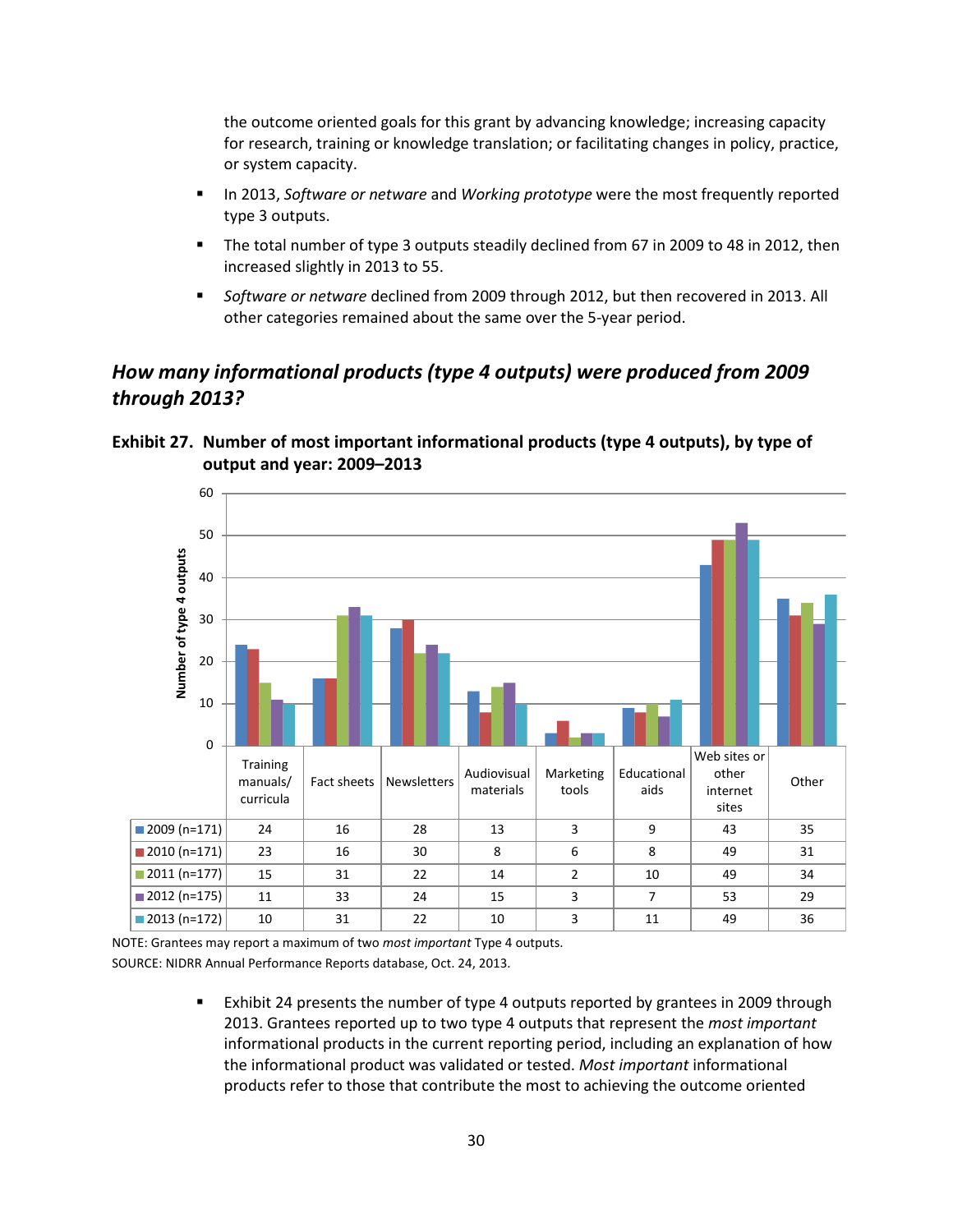goals for this grant by advancing knowledge; increasing capacity for research, training or knowledge translation; or facilitating changes in policy, practice, or system capacity.

- In 2013, grantees reported 49 *Web sites or other internet sites*, making this category the most frequently reported.
- The total number of type 4 outputs remained remarkably consistent from 2009 through 2013. *Web sites or other Internet sites* were by far the most common type of output over the 5-year period. *Training manuals/curricula* have declined since 2009.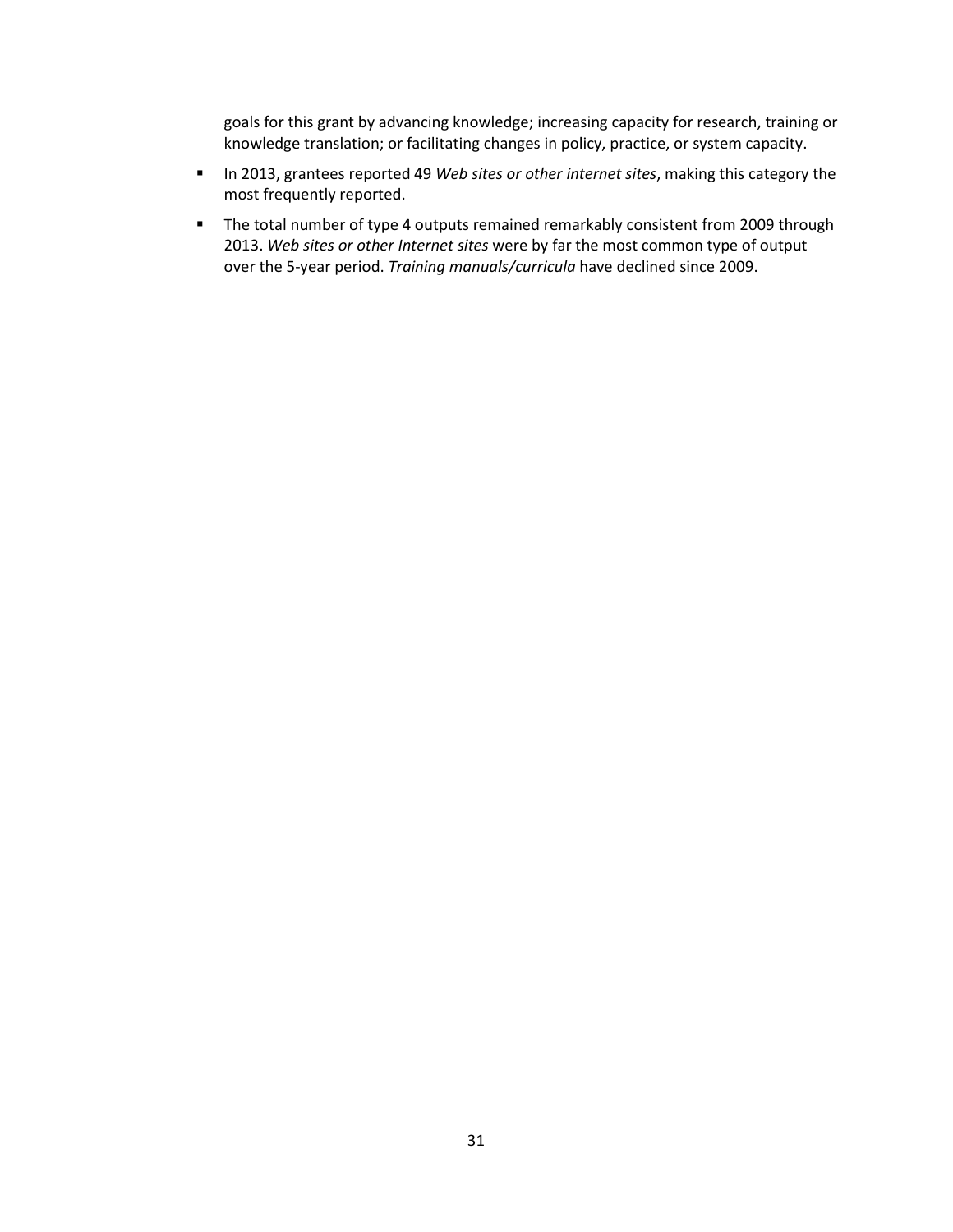<span id="page-35-0"></span>



<span id="page-35-1"></span>**Exhibit 28. Number of fellows supported by NIDRR grants, by program mechanism and year: 2009–2013** 

NOTE: SBIR Phase I grants not included. DRRP includes three grants under Section 21. The DRRP subcategories of KT, ADA, TBI model system, and burn model system are excluded from the DRRP category; TBI and burn model systems are combined with SCI model system under the category MS. ADA and KT grants do not support fellows. This question is not applicable to RFP grants.

- Exhibit 28 shows the number of fellows supported by NIDRR grants in the various program mechanisms. All grantees, except ADA and KT which do not support fellows, reported the number of fellows who worked on a grant at any time during the current reporting period.
- In 2013, NIDRR grants supported 204 research fellows, a number fairly consistent since 2009.
- In all years, fellows were concentrated in the MS and ARRT program mechanisms.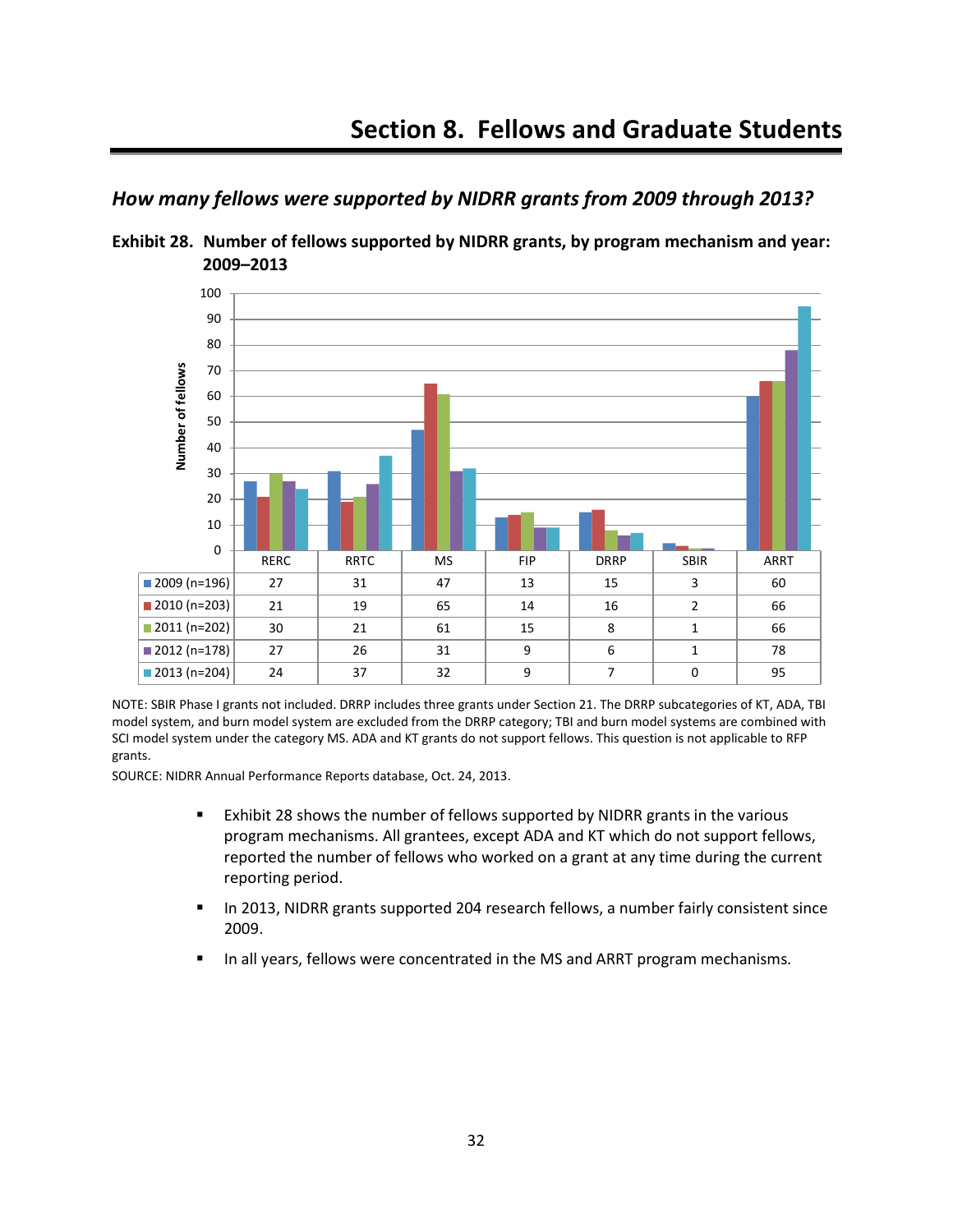## *How many graduate students were supported by NIDRR grants from 2009 through 2013?*



<span id="page-36-0"></span>**Exhibit 29. Number of graduate students supported by NIDRR grants, by program mechanism and year: 2009–2013** 

NOTE: DRRP includes three grants under Section 21. The DRRP subcategories of KT, ADA, TBI model system, and burn model system are excluded from the DRRP category; TBI and burn model systems are combined with SCI model systems under the category MS. ADA, KT and ARRT grants do not support graduate students. This question is not applicable to RFP grants. SOURCE: NIDRR Annual Performance Reports database, Oct. 24, 2013.

- Exhibit 29 shows the number of graduate students supported by NIDRR grants in the various program mechanisms. All grantees, except ARRT, ADA and KT which do not support graduate students, reported the number of graduate students who worked on a grant in the current reporting period and who are receiving training or satisfying requirements in conjunction with an advanced degree. The reporting does not include graduate students working on a grant for pay only.
- In 2013, NIDRR grants supported 527 graduate students, the lowest number of the five years presented and a substantial decrease from the high of 813 graduate students supported in 2010.
- In all years, graduate students were concentrated in the RERC and RRTC program mechanisms.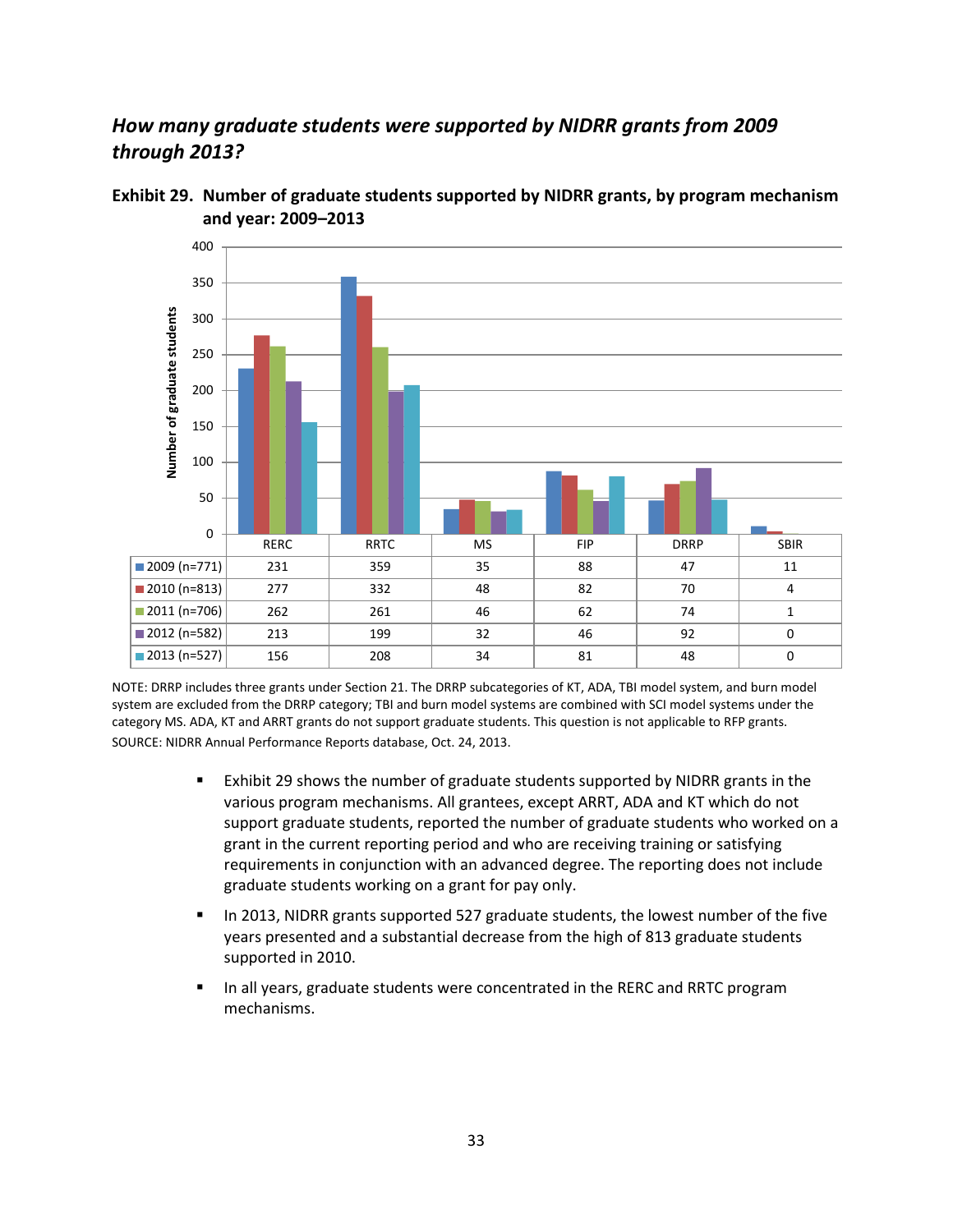#### *How many peer-reviewed publications were authored by fellows?*



<span id="page-37-0"></span>**Exhibit 30. Number of peer-reviewed publications authored by fellows, by program mechanism and year: 2009–2013** 

NOTE: DRRP includes three grants under Section 21. The DRRP subcategories of KT, ADA, TBI model system, and burn model system are excluded from the DRRP category; TBI and burn model systems are combined with SCI model systems under the category MS. ADA and KT grants do not support fellows. This question is not applicable to RFP grants. SOURCE: NIDRR Annual Performance Reports database, Oct. 24, 2013.

- Exhibit 30 displays the number of peer-reviewed publications that were authored by fellows in each program mechanism. All grantees, except ADA and KT which do not support fellows, reported the peer-reviewed publications based on NIDRR-funded research, published in the current reporting period, that were authored by fellows who were part of a grantee's training program in the current reporting period or had been in the past three years. The fellow need not have been the first author, so long as he or she was listed among the authors of the publication.
- In 2013, grantees reported 111 peer-reviewed publications authored by fellows. This number has remained fairly constant over the five years.
- Over the period 2009 through 2013, ARRT fellows produced by far the greatest share of peer-reviewed publications. Of the 111 peer-reviewed publications authored by fellows in 2013, ARRT fellows produced 68 of those publications. The next closest contribution came from RERC fellows (22 publications) who showed an increase in publications over the 5-year period.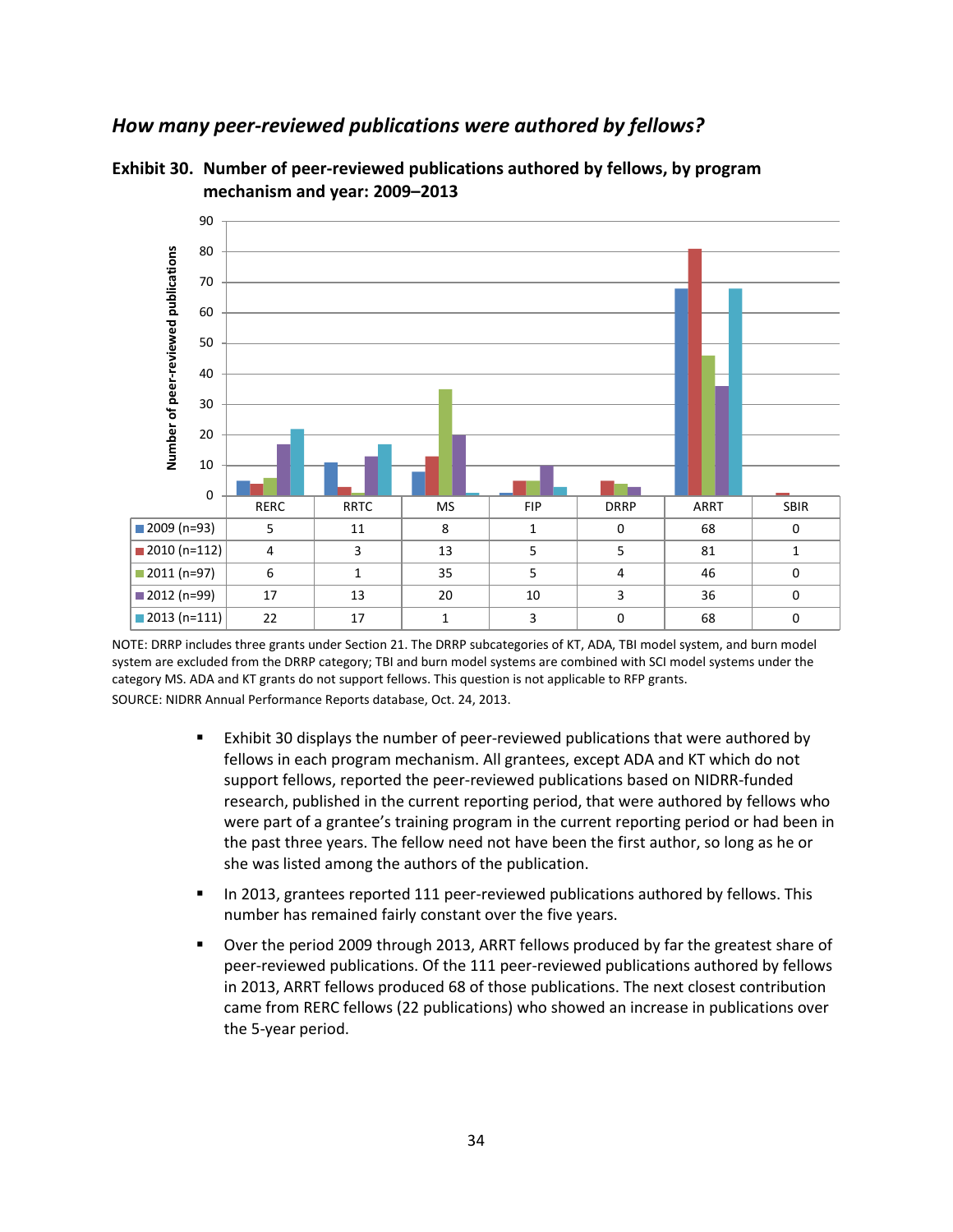#### *How many peer-reviewed publications were authored by graduate students?*

<span id="page-38-0"></span>



NOTE: TBI and burn model systems are combined with SCI model systems under the category MS. ADA, KT and ARRT grants do not support graduate students. This question is not applicable to RFP grants. SOURCE: NIDRR Annual Performance Reports database, Oct. 24, 2013.

- Exhibit 31 displays the number of peer-reviewed publications that were authored by graduate students in each program mechanism. All grantees, except ARRT, ADA and KT which do not support graduate students, reported the peer-reviewed publications based on NIDRR-funded research, published in the current reporting period, that were authored by graduate students who were part of a grantee's training program during the current reporting period or had been in the past three years. The graduate student need not have been the first author, so long as he or she was listed among the authors of the publication.
- In 2013, grantees reported 99 peer-reviewed publications authored by graduate students, an increase over the 57 reported in 2012.
- Of the 99 peer-reviewed publications produced by graduate students in 2013, over half originated at RERCs. Since 2009, this program mechanism has been the leading producer of the peer-reviewed publications authored by NIDRR-supported graduate students.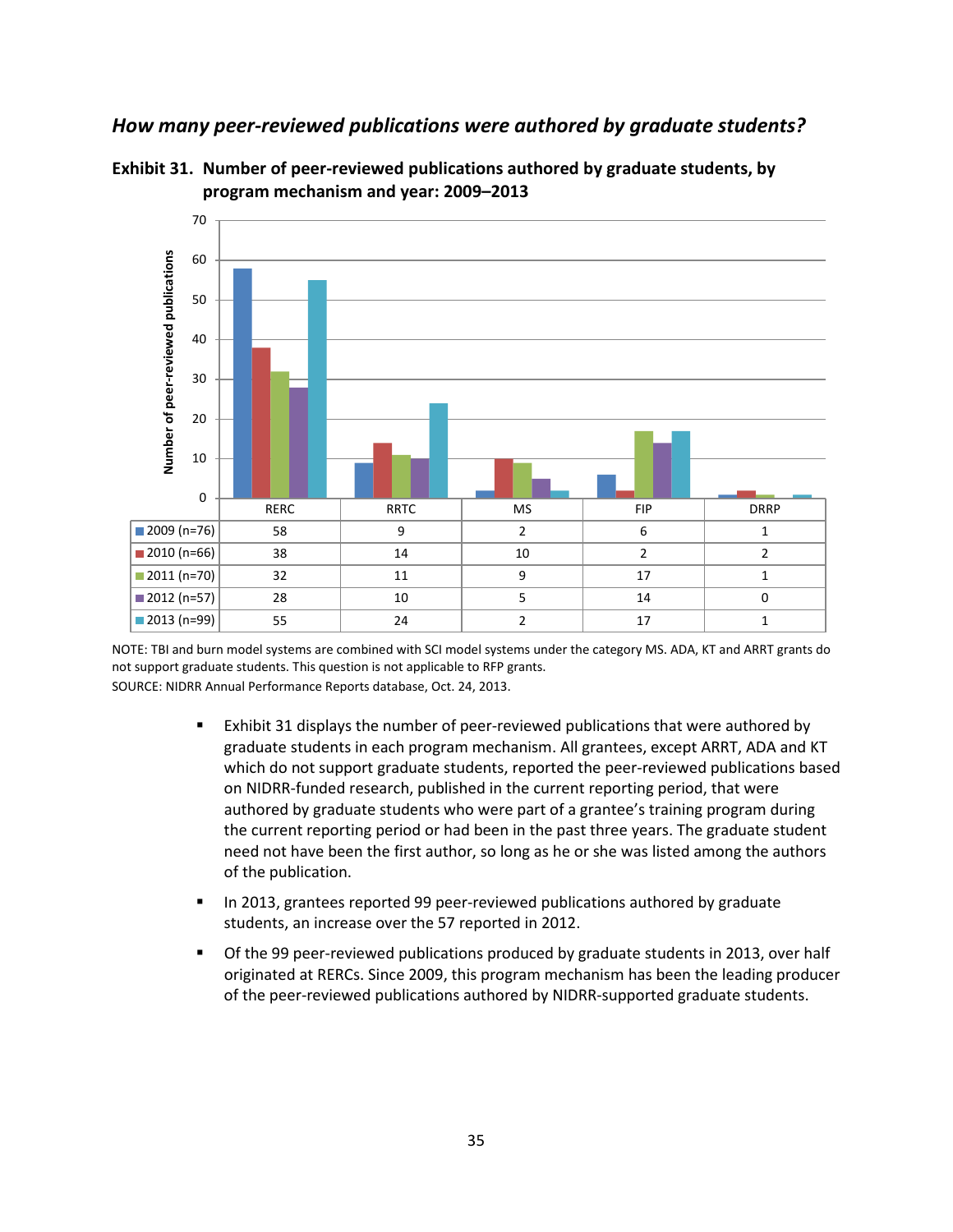#### <span id="page-39-1"></span><span id="page-39-0"></span>**Project Types**

**Research project** is defined as "an intensive systematic study, based on a clear hypothesis or research question that is directed toward producing new scientific knowledge about the subject or problem being studied." This definition was derived from the regulations governing the DRRP program (34 CFR 350.13).

**Development project** is defined as "use of knowledge and understanding gained from research to create materials, devices, systems, or methods beneficial to the target population, including design and development of prototypes and processes." This definition was derived from the regulations governing the DRRP program (34 CFR 350.16).

#### <span id="page-39-2"></span>**Program Mechanisms as Used in This Report**

**Advanced Rehabilitation Research Training Projects (ARRT)** provide funding to institutions of higher education to recruit qualified post-doctoral candidates with clinical, management, basic or engineering research experience and prepare them to conduct independent research on disability and rehabilitation issues.

**Americans with Disabilities Act National Network (ADA)** is a subcategory of DRRP, but is presented as a separate category in this report. The ADA network was formerly known as Disability and Business Technical Assistance Centers (DBTAC)**.** 

**Disability and Rehabilitation Research Projects (DRRP)** emphasize research and development projects, training, and knowledge translation on rehabilitation topics. DRRP subcategories are: Knowledge Translation (KT), Americans with Disabilities Act National Network (ADA), Traumatic Brain Injury Model Systems Centers (TBI), Burn Model Systems Centers, and "general" DRRPs. In this report, the DRRP subcategories of KT, ADA, TBI model system, and burn model system are excluded from the DRRP category; KT and ADA are presented as separate categories. TBI and burn model systems are combined with SCI model systems under the category MS.

**Field-Initiated Projects (FIP)** address rehabilitation issues in promising and innovative ways. As the name implies, topics for these projects are chosen by the applicants. Awards are based upon merit and potential impact on the field of rehabilitation.

**Knowledge Translation (KT) Projects** are a subcategory of DRRP, but are presented as a separate category in this report.

**Model Systems (MS)** study the course of recovery and outcomes following the delivery of a coordinated system of care. MS centers provide comprehensive rehabilitation services and conduct research, including clinical research. There are three model systems: Spinal Cord Injury (SCI), Traumatic Brain Injury (TBI), and Burn. The TBI and Burn model systems are funded as a subcategory of DRRP, but are combined with SCI for this report.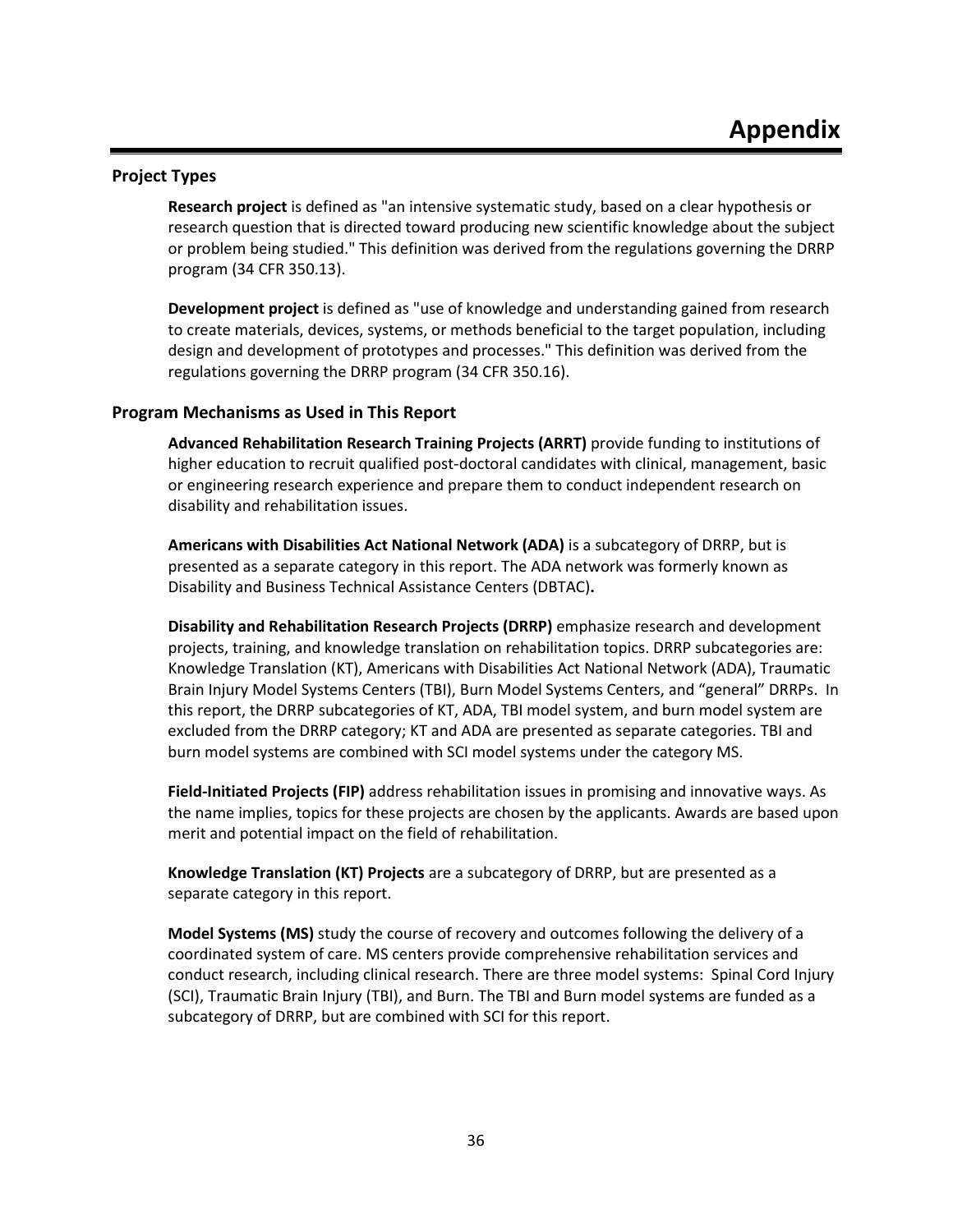**Rehabilitation Engineering Research Centers (RERC)** conduct programs of advanced engineering and technical research designed to apply technology, scientific achievement, and psychological and social knowledge to solve rehabilitation problems and remove environmental barriers. RERCs are affiliated with institutions of higher education or non-profit organizations.

**Rehabilitation Research and Training Centers (RRTC)** conduct coordinated and integrated advanced research to alleviate or stabilize disabling conditions, promote maximum social and economic independence of people with disabilities, or improve rehabilitation methodology or service delivery systems. RRTCs operate in collaboration with institutions of higher education and providers of rehabilitation services and serve as national centers of excellence in rehabilitation research.

**Research Fellows Program (RFP),** also known as the Mary E. Switzer Fellowship, gives individual researchers an opportunity to develop new ideas and gain research experience. Fellows design and work for one year on an independent research project. RFP grants began reporting through the APR in 2009. These grants are also known as Mary E. Switzer Fellowships.

**Small Business Innovation Research (SBIR)** grants, as administered by NIDRR as a part of the larger mandatory SBIR program, help support the production of new assistive and rehabilitation technology. This two-phase program takes a rehabilitation-related product from development to market readiness. SBIR Phase I grants do not report through the APR.

#### <span id="page-40-0"></span>**Domains**

Domains come from the NIDRR Long-range Plan, 2005-2009.

**Health and function** encompasses research to achieve outcomes at the individual level improved functioning, fitness, and health, including mental health. This domain also addresses goals at the system level, such as more effective service delivery systems, better access (financial and logistical) to healthcare services, and the assessment of rehabilitation effectiveness.

**Employment** represents research on employment-related activities and strategies to improve employment outcomes and labor force participation.

**Participation and community living** represents the interaction with the social and built environment in a way that maximizes full inclusion and integration of people with disabilities. This domain focuses on direct supports that increase the availability of acceptable options and opportunities to make choices and enhance participation in everyday activities.

**Technology for access and function** is essential to community integration, employment, and health and function, and plays a major role in enabling a good fit between individuals with disabilities and the environment.

**Demographics** emphasizes describing and characterizing people with disabilities to provide a better understanding of the phenomenon of disability.

**Cross-cutting**, while not a Long-range Plan domain, is used in the APR when two or more domains apply to a project.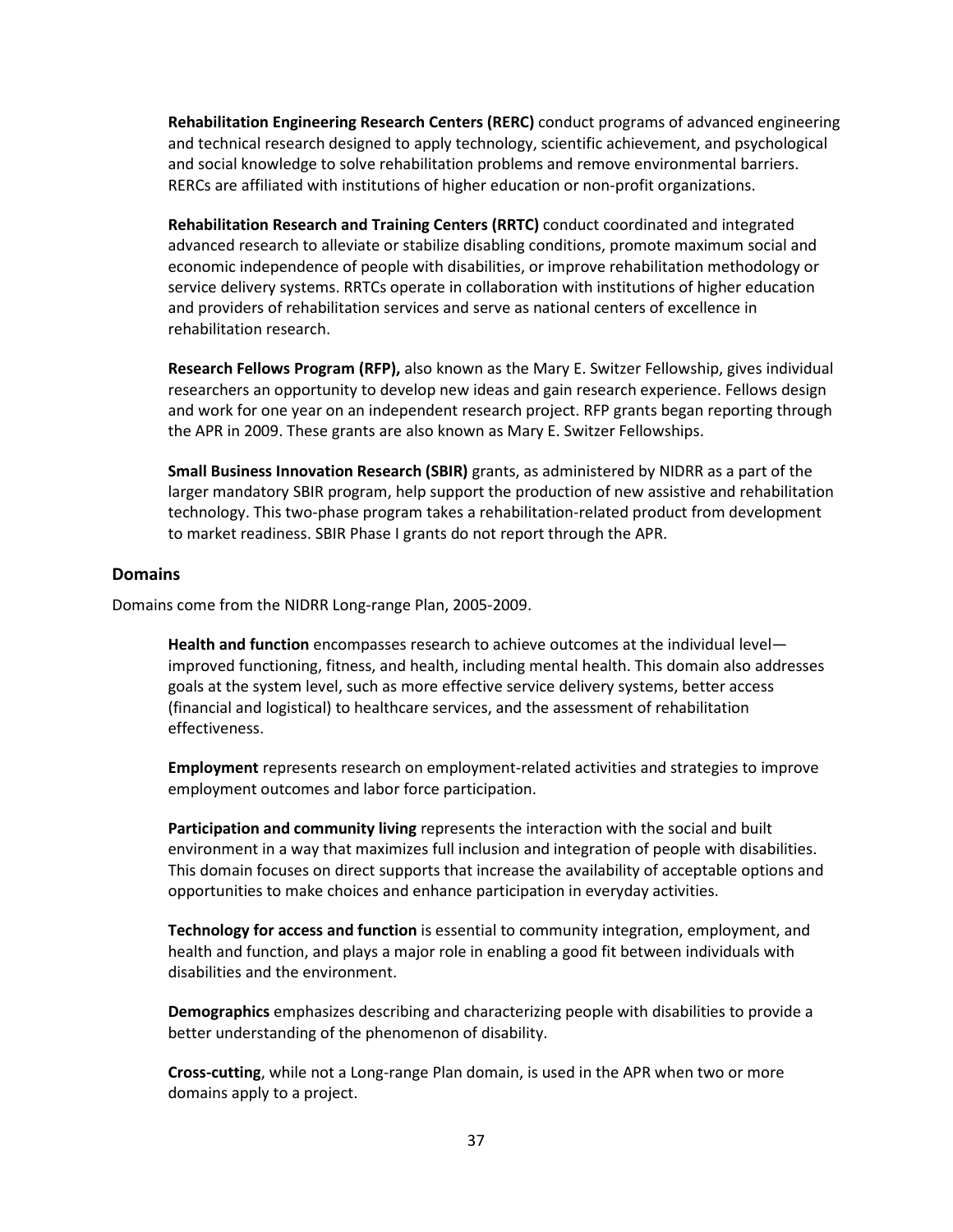#### <span id="page-41-0"></span>**Research Methods**

These are the definitions contained in the APR instructions.

**Survey.** In a sample survey, data are collected from a sample of a population to determine the incidence, distribution, and interrelation of naturally occurring events and conditions. The overriding concern in the sample survey strategy is to collect information in such a way that conclusions can be drawn about elements of the population that are not in the sample as well as about elements that are in the sample.

**Observation.** Observation, or naturalistic study, is a study where no explicit intervention is given but organizations or groups or individuals are observed naturally carrying out their business or practices and this is documented in a detailed way.

**Case study**. A case study is an analytic description of an event, a process, an institution, or a program.

**Focus groups.** Focus groups combine both interviewing and observation skills and allow the observation of a large amount of interaction on a topic in a short time.

**Secondary analysis.** This is an approach rather than a design because the data that are involved have already been acquired under an original design for data collection, using some technique such as self-administered questionnaires.

**Meta-analysis.** This is a way of averaging "effect sizes" from several studies. Effect size is proportional to the difference in outcome between a treatment group and a comparison group.

**Intervention study–Experimental design or randomized control design.** Some units of study are randomly assigned to a treatment group and some are assigned to one or more comparison groups. Random assignment means that every unit available to the experiment has a known probability of being assigned to each group and that the assignment is made by chance, as in the flip of a coin. The program's or intervention's effects are estimated by comparing outcomes for the treatment group with outcomes for each comparison group.

**Intervention study–Quasi-experimental design.** Similar to a true experimental design/randomized control trial in that both designs consist of a treatment group and one or more comparison groups. However, with a quasi-experimental design, membership in a treatment group or comparison group is not randomly assigned. This difference is important because it implies that, since the groups will not be equivalent, causal statements about treatment effects may be substantially weakened.

**Intervention study–Single-subject design.** May involve only one participant but typically include multiple participants (e.g., 3 to 8) in a single study. Each participant serves as his or her own control. Performance prior to intervention is compared to performance during and/or after intervention. In most cases, a research participant is an individual, but it is possible for each participant to be a group whose performance generates a single score per measurement period, i.e., the rate of problem behavior performed by all children within a classroom during a 20 minute period.

**Qualitative Interview.** Structured or unstructured interviews where the goal is understand something from the respondent's point of view and to understand the meaning of their experiences. This category was added to the APR in 2011.

**Other.** Select 'other' only if none of the listed categories apply.